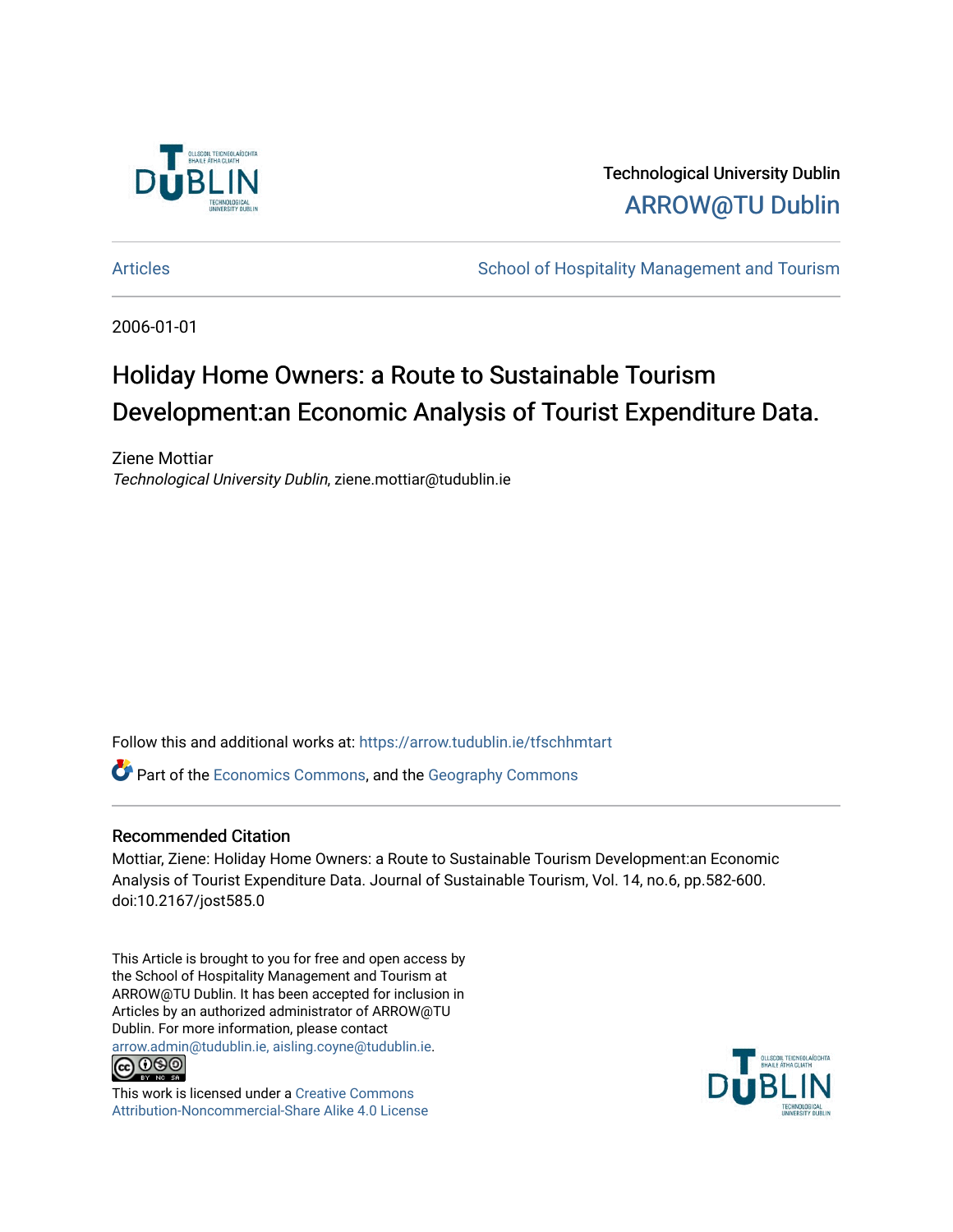**For submission to Journal of Sustainable Tourism** 

## **Holiday home owners, a route to sustainable tourism development? An economic analysis of tourist expenditure data.**

Dr. Ziene Mottiar, Faculty of Tourism and Food, Dublin Institute of Technology Ziene.mottiar@dit.ie

Short title version: Holiday home owners' – sustainable tourists? No words: 6135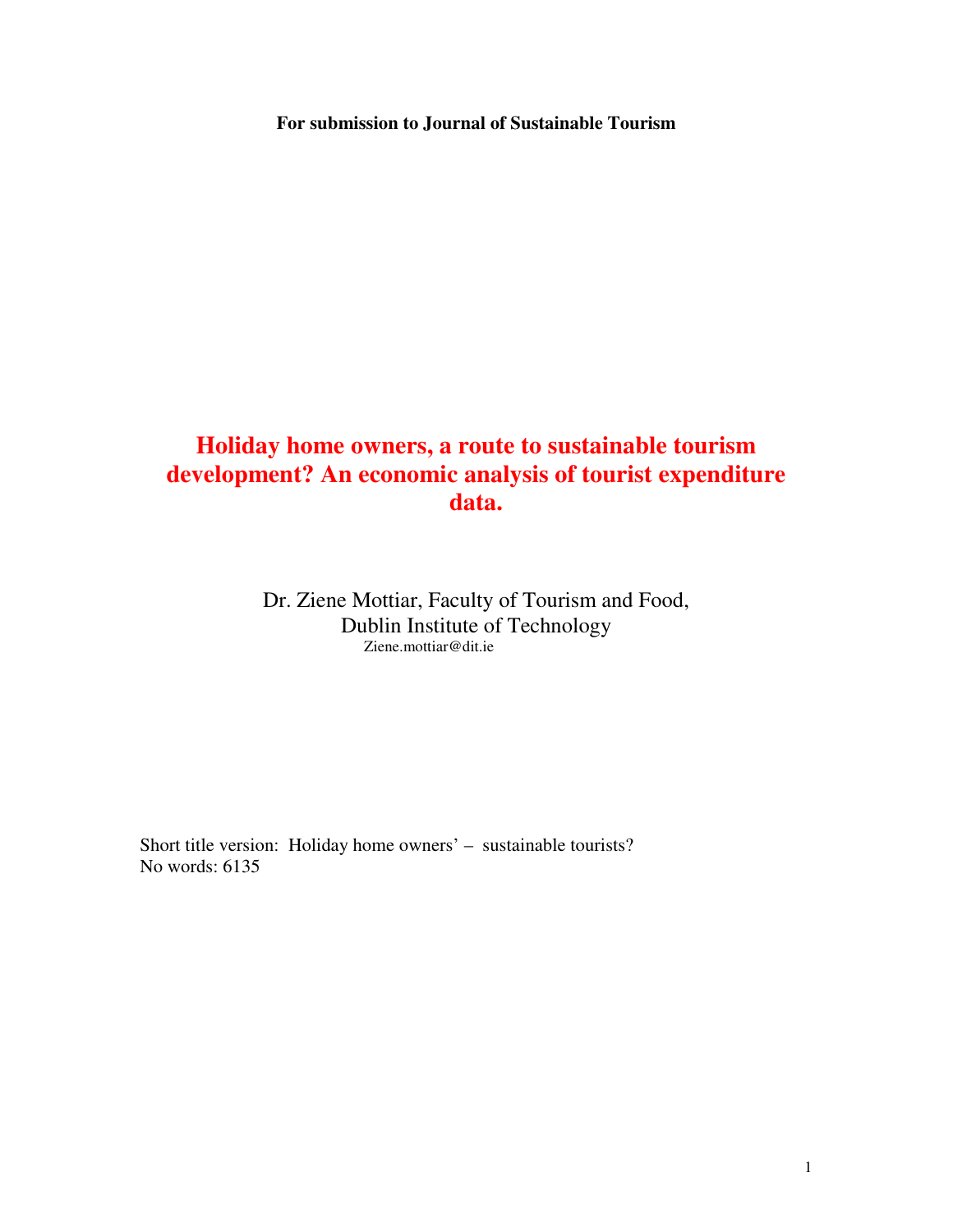**For submission to Journal of Sustainable Tourism** 

**Holiday home owners, a route to sustainable tourism development? An economic analysis of tourist expenditure data.**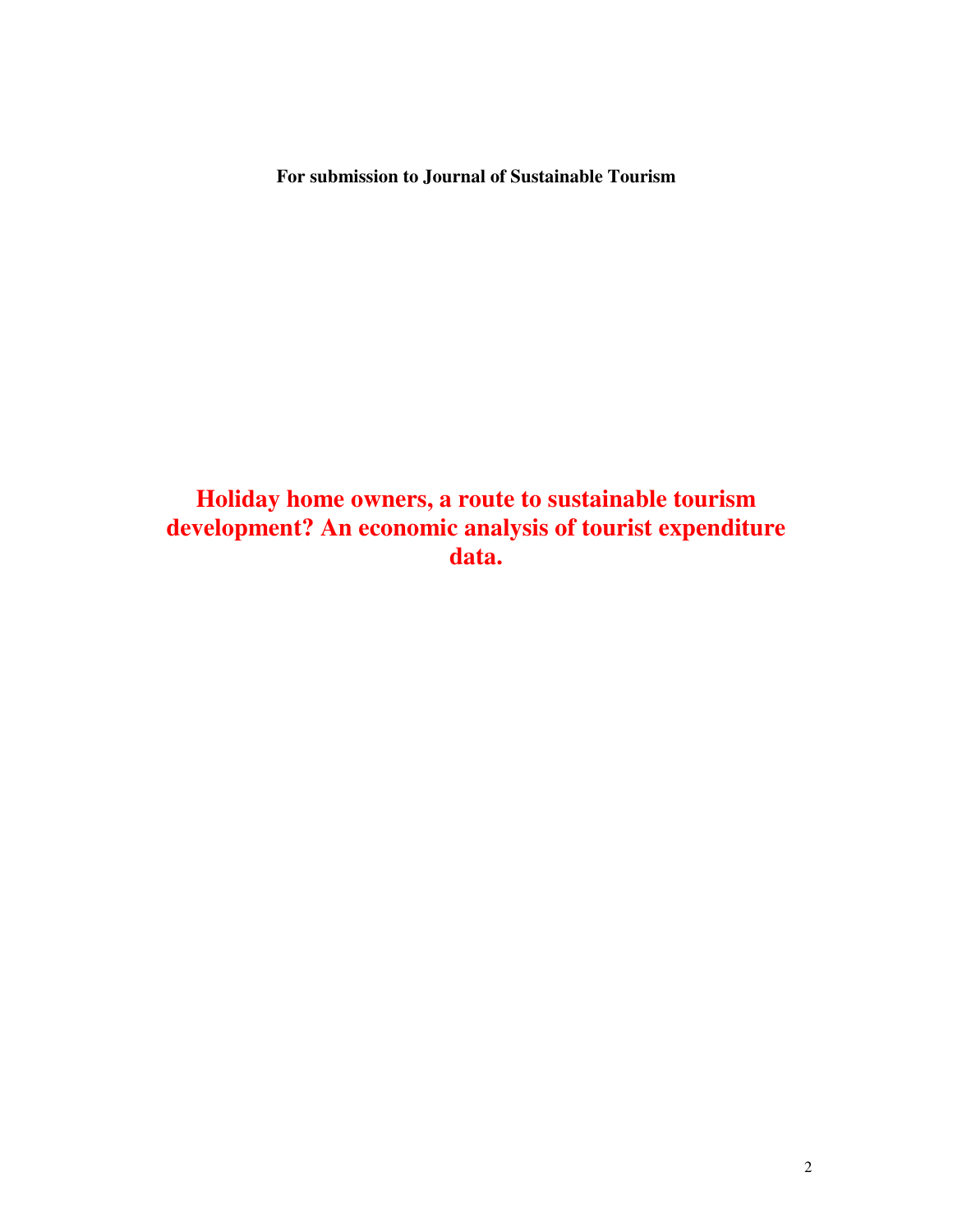#### **Abstract**

Although sustainability comprises economic social and environmental aspects, economic analysis has been less evident in this literature. This article takes an economic perspective to evaluate the contribution of holiday home owners to a local economy. Tourism destinations which are at the mature stages of the tourism lifecycle wish to maximise revenue from tourism while minimising costs such as overcrowding. A prime objective has to be to attract the more valuable tourists.

The analysis of North Wexford in Ireland poses questions such as: How does the holiday home owners' expenditure in the local area compare to that of traditional tourists? Do they purchase different types of goods? What levels of local expenditure do holiday home owners engage in for the upkeep or development of their second properties? What implications of these findings?

 The results show that there are clear economic benefits for an area that people deem attractive enough to build or purchase a holiday home in. This type of tourists has a high annual spend relative to other tourists and much of this expenditure seems to be concentrated in the local area. These findings need to be incorporated into the broader debate regarding the advantages and disadvantages of holiday home owners and the possibility of them comprising a route to sustainable development for local tourist areas.

Key words: holiday home owners, sustainability, tourist expenditure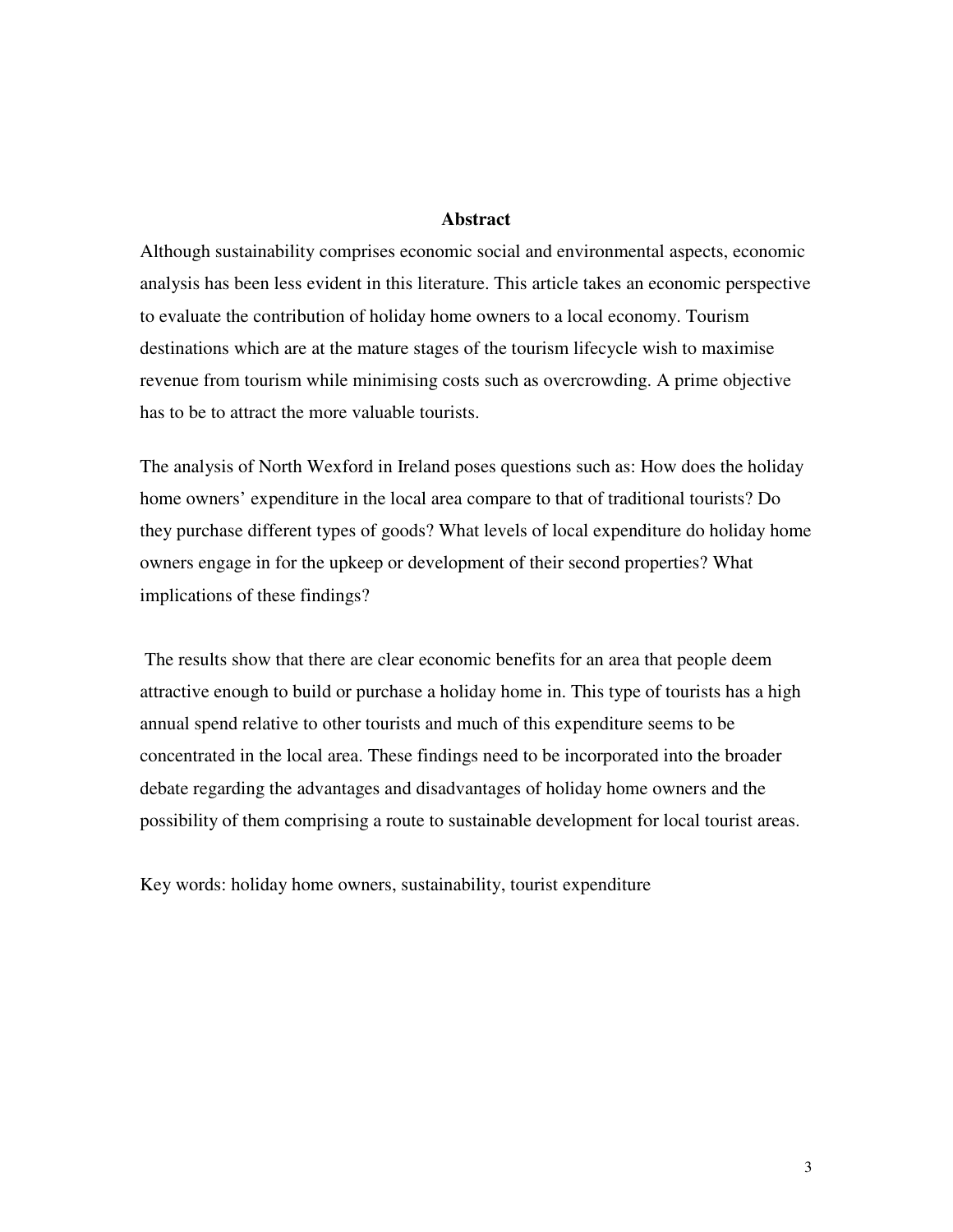This paper is concerned with the issue of sustainability and the development of a tourist destination. The central argument is that economic analysis of holiday home owners indicates that this is a group of tourists which may provide a route to more sustainable development for an established tourist area which is dealing with capacity issues. The basis of this argument is that they have a relatively high annual spend and much of this money stays in the local area.

In the first section the sustainability debate is outlined briefly and the relative lack of emphasis on economic issues in this discussion is noted. The contribution economics has made to the debate on expenditure of tourists is discussed and finally the literature on resort development and holiday home owners is outlined. Section 2 then presents the case study and results of the study and section 3 is the analysis and conclusion.

#### **I Sustainability**

#### *1.1 The sustainability debate*

As Swarbrooke outlines, the concept of sustainability dates back to planning and development of roman cities and many traditional agricultural systems (1999 p.3). However from a tourism perspective it is a newer phenomenon with the origins identified as emerging from the challenges created by the emergence of mass tourism from the 1960s. In the run-up to the United Nations Earth Summit at Rio de Janerio in 1992 'sustainable tourism became a buzzword for many in travel and tourism' (Middleton, 1998, p.ix). This term 'encompasses an approach to tourism which recognizes the importance of the host community, the way staff are treated and the desire to maximize the economic benefit of tourism, for the host community' (Swarbrooke, 1999 p.9). As Aronsson (2000) notes 'there are two seemingly paradoxical aspects to sustainable development namely conservation and development. Thus it is a matter of preserving, for instance, the wealth of species in a natural area, and at the same time, striving for development in a society in order to attain the goals of greater welfare for the people' (p.33). This necessitates management of 'the process of change in such a manner that it occurs in as benign a way as possible rather than by accident' (Owen, Witt and Gammon, 2000, p.464). Sustainability can mean very different things and create very different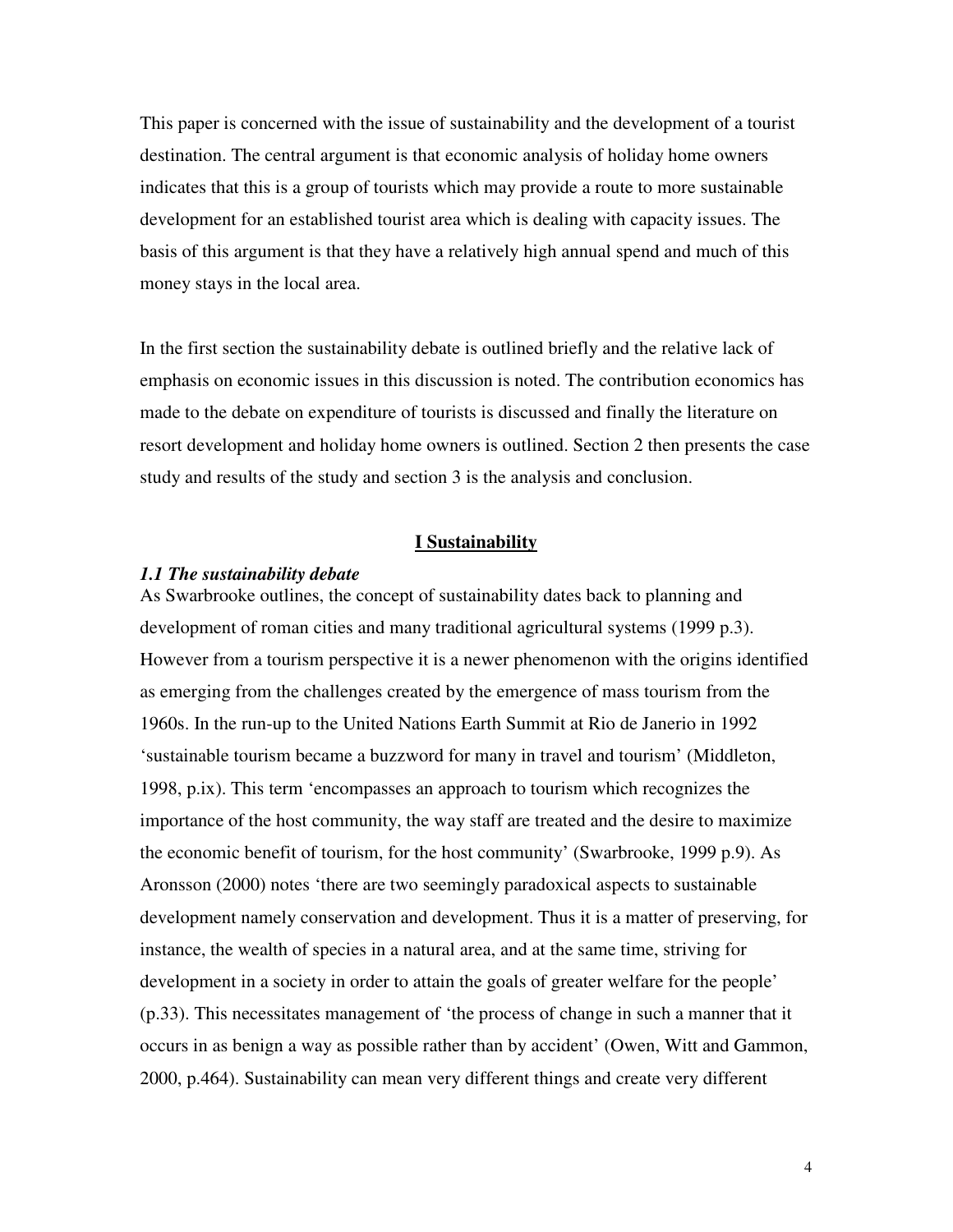challenges to the different types of tourism, different sectors of tourism, different functions of management and different regions in the world (Swarbrooke, 1999).

The concept of sustainable tourism involves social, economic and environmental aspects but emphasis has always been on the environment. Perhaps this is appropriate as it is the environment which has been more neglected up until now. The idea of sustainable development as not only a concept which would pay heed to environmental impact, but promote the environment, has led to considerable emphasis in the literature on the development of eco tourism. This type of tourism has been set as the antitheses of mass tourism. More recent literature focuses on the idea that all tourism can become more sustainable thus broadening the debate somewhat. Thomlinson and Getz (1996) go one step further saying that ecotourism 'might very well be the leading edge of mass tourism, rather than an alternative' (p.185). Whilst the debate has gained from this broadening of concern 'the emphasis on the environmental dimension to sustainability rather than the economic and social dimensions is a real problem in the debate on sustainability and sustainable tourism' (Swarbrooke, 1999, p.6). As Muller (2000, p.4) states 'an almost neglected dimension within the sustainability debate concerns the economy'. Wall (1996) notes that tourism development has to be economically viable to contribute to sustainable development. Economic viability is a precursor to development occurring, sustainable or not, the only way that sustainable projects will survive is if they are economically viable. Thus economics has to be an important feature of this debate.

From a social point of view the sustainability debate has concentrated on the role of host communities as stakeholders in the development of tourism and the necessity of this development to be all inclusive and involve consultations at all levels (for example Jamal and Getz, 1999; Reed, 1997; Sautter and Leisen, 1999). There are also debates about the effect on local culture of tourists visiting an area (Boissevain, 1996; Smith 1989, Abram et al 1997). Swarbrooke (1999) argues that this debate needs to be broadened to include the four Es: equity among stakeholders, equal opportunities for employees and tourists, ethics in the tourism industry's dealings with its suppliers and destination government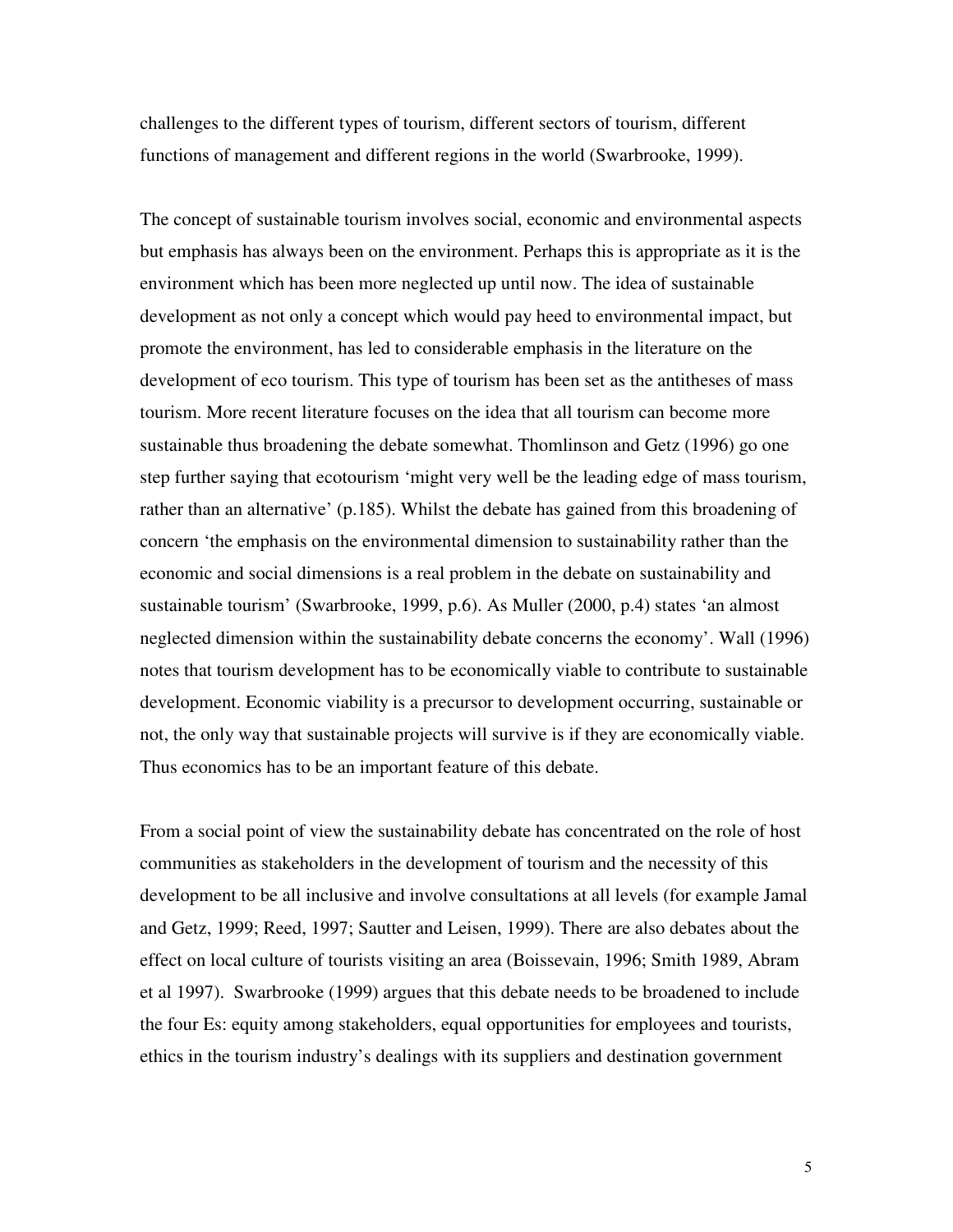with both their host population and tourists and finally equal partners between tourists and tourism employees.

Sustainability in economic terms focuses on the issue of economic impacts of tourism and evaluates the positive and negative effects. In this regard the most important questions have been what are the cost and benefits of a tourism event or development? How are these benefits distributed within the region? What is the multiplier effect of tourism on the local area? Another area of interest has been that of government. It should be noted that a lot of work which economists engage in the area of tourism provides valuable resources to the sustainability debate but is not presented at such. Instead it is treated as simply expenditure data or multiplier data. (This is exemplified in the discussion in 1.2). Similarly much of this work is specifically economic in nature and does not cross over into the areas of the environment or local society.

Moving from a theoretical approach to a more practical vision of how to attain sustainability leads us to a debate about which should be paramount, the environment or the local economy. Hunter (1996) has three different scenarios. First is the 'tourism imperative' where development is primarily concerned with the needs of tourists and the tourism industry. The second position, 'product led tourism' is when environmental factors are considered but are secondary to the growth of the sector. In the third case 'environmentally led tourism' is as the name implies where the environment is of foremost concern and it incorporates the idea of eco tourism. In each of these scenarios the relationship between the environment and the economy differs. Relatively recent work by environmental economists has attempted to put a value on natural resources and thus facilitate easier evaluation of new developments and the construction of valuable cost benefit analysis

### *1.2 Tourism Economics: expenditure analysis*

The expenditure of tourists is the clearest indication of the economic benefits of tourism for an area and according to Stabler (2000) it is 'certainly the most important contribution that economics has made to the field  $[of$  tourism $]'$  (p.91). In some cases these studies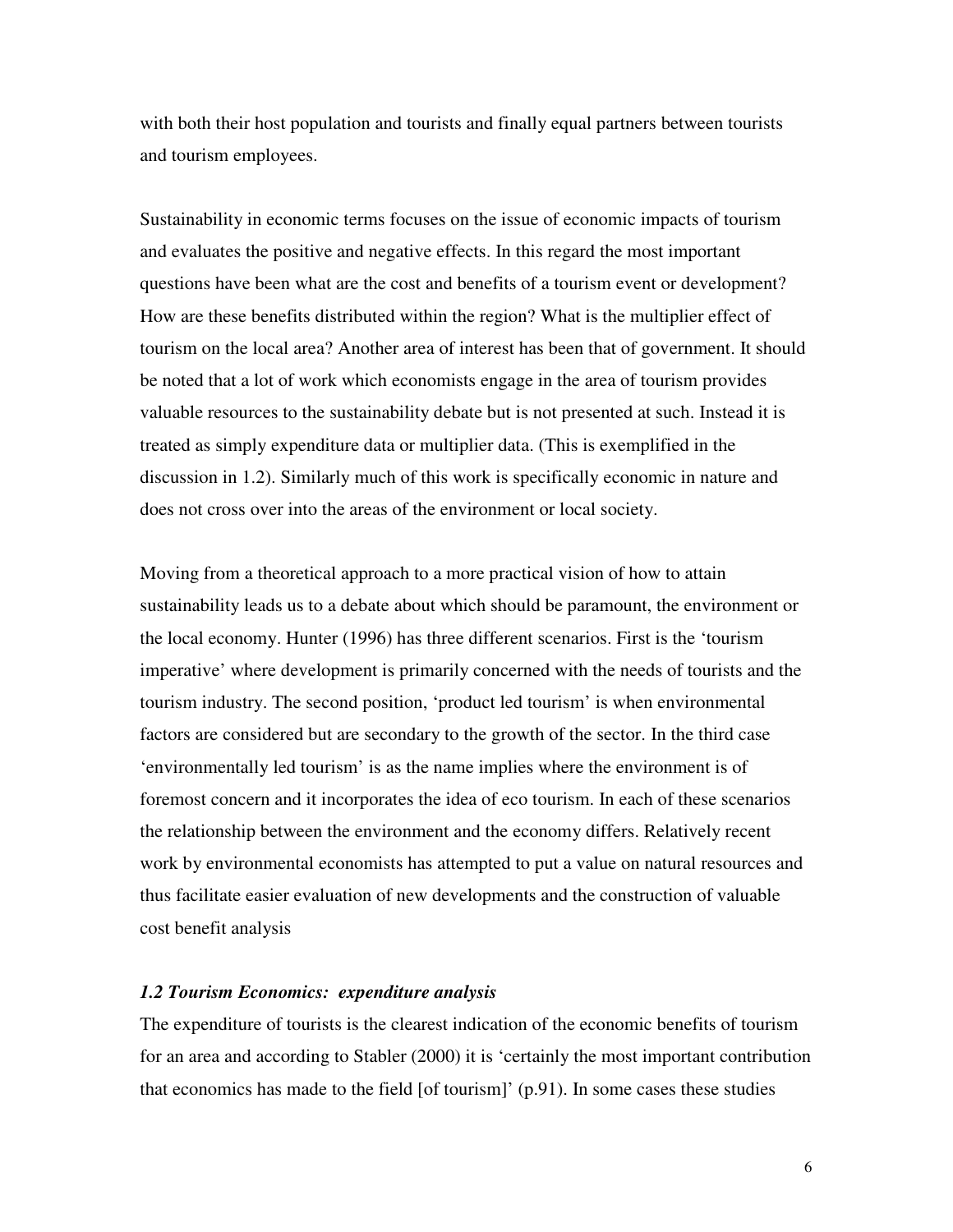have been used to evaluate the importance of tourism for a region (for example Braun, Xander and White, 2002; Manente, 2000; Archer and Fletcher 1996, Cannon and Ford, 2002) while in others the concentration has been on how expenditure differs according to personal characteristics. For example Perez and Juaneda (2000) found that spending differed quite significantly according to age, nationality and professional group. Lee (2001) investigating the expenditure patterns of boaters found that their 'sociodemographic and geographic characteristics, travel distance, type of destination and trip patterns were important determinants of total expenditures (p.659). Oppermann (1997) shows how the destination can affect the expenditure levels mentioning in particular how Singapore and Hong Kong have been able to position themselves as shopping paradises thus inducing a relatively high tourist spend. His earlier work investigates differing expenditure patterns between repeat and first time visitors (1996).

While such work is valuable it just presents the direct effect of tourism. The multiplier presents the full effect of tourism in an area by including the indirect and induced effects of tourism spending. Examples of this can be found in the work of researchers such as, Henry and Deane (1997) and Pajaarem (1999). Walpole and Goodwin (2000) show how the extent of leakages can dissipate the positive effects on the local economy. The calculation of the multiplier usually involves construction of input output tables and the collection of detailed data from both tourists and local firms. The primary difficulties with such studies are the costs involved and the challenge of collecting accurate detailed information, in particular in relation to the indirect and induced effects.

More recently in the literature there have been articles which have commented on the methodology undertaken when assessing tourism expenditure. Vaughan et al (2000) address the fact that studies of the economic impact of visitor spending 'has. been subject to questioning by some academic authors in terms of relevance, validity and difficulty of understanding' (p.95). Others have concentrated on the issue of how to best collect the information which is required (Yaun, 2001,Breen, Bull and Walo 2001, Leeworthy et al 2001).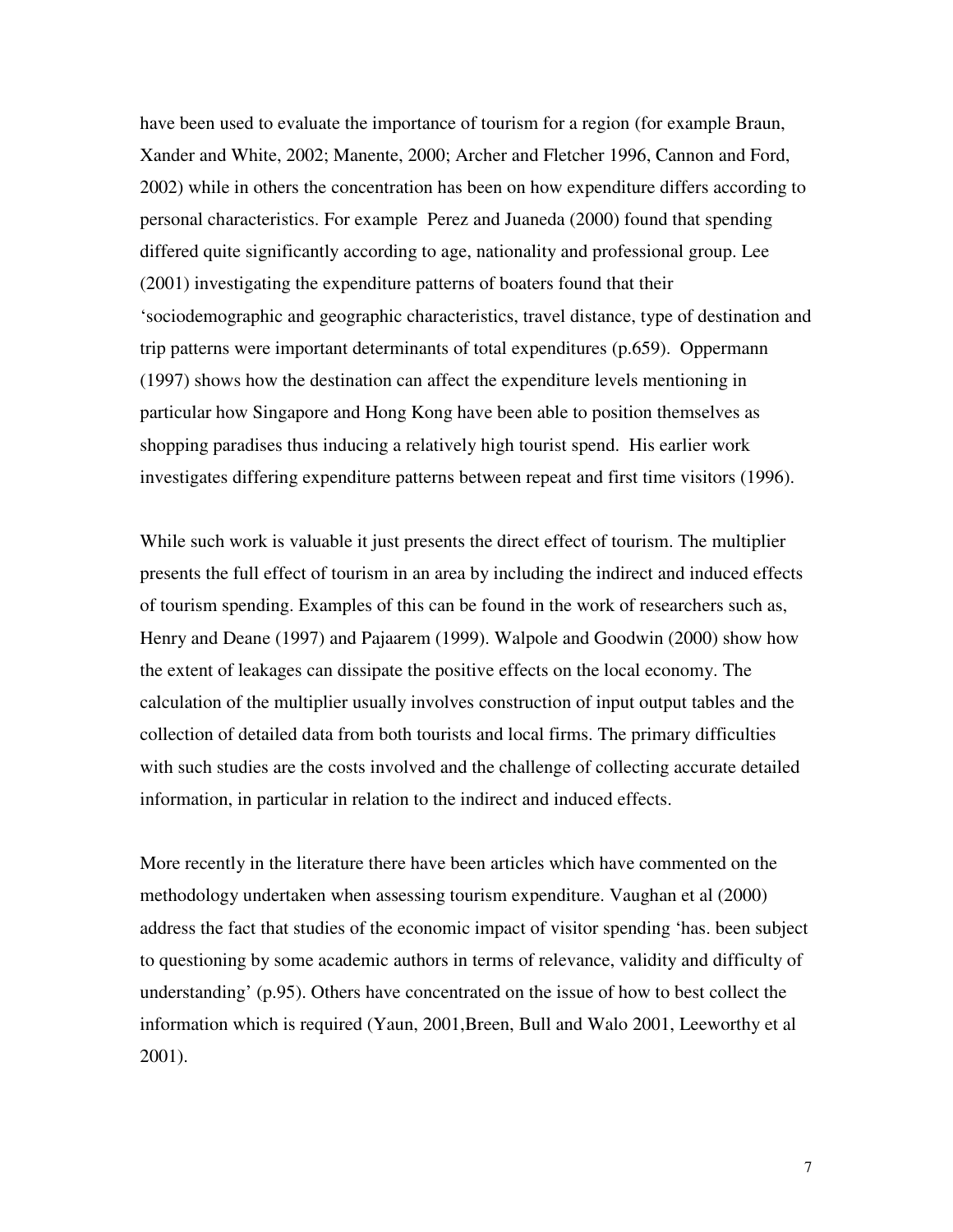#### *1.3 Development and management of a tourist destination*

With the posing of sustainability as an antithesis to mass tourism comes a debate on the appropriate development of a tourist area. Butler's (1980) model of how a tourist area evolves traces development through periods of exploration, involvement, development, consolidation, stagnation and rejuvenation or decline. During the period of consolidation there will be less local control and major franchises and chains will be represented. This stage can also result in capacity issues which may themselves act as a disincentive to tourists. Plog (1973) differentiates between types of tourists and as Pearse (1995) surmises the stagnation period of development in a resort, as described by Butler, is likely to be dominated by the attraction of psycho centric visitors as the allocentrics move on to newer less discovered areas. As a resort reaches the stage of consolidation and perhaps endures capacity issues, both in terms of the environment and society, effective management and planning is required to direct the resort into rejuvenation rather than decline. One of the concerns in this regard can be to change the area in such a way as to move from a mass market to attracting a more up market higher spending tourist who will put less pressure on the local environment and yet yield similar levels of income. As Liu (2003) outlines 'in order to develop tourism sustainably, demand management… is often more critical than resource management since tourist demand usually fluctuates more frequently and abruptly than tourist resources' (p.463). This article poses the question: do spending differentials according to accommodation choice indicate that holiday home owners may be a route of sustainable development for a resort seeking rejuvenation and aiming to concentrate on higher spending visitors?

#### *1.4 Holiday homes literature*

The literature on holiday home owners has often concentrated upon the debates of whether they constitute tourists or not (Cohen, 1974; Coppock, 1977; Jaakson, 1986 and Girard and Gartner, 1993) and attempting to quantify the numbers (Go, 1988). Pearce (1995) outlines literature, particularly from the late 1970s which analysed the spatial development of second home regions in relations to the urban centre.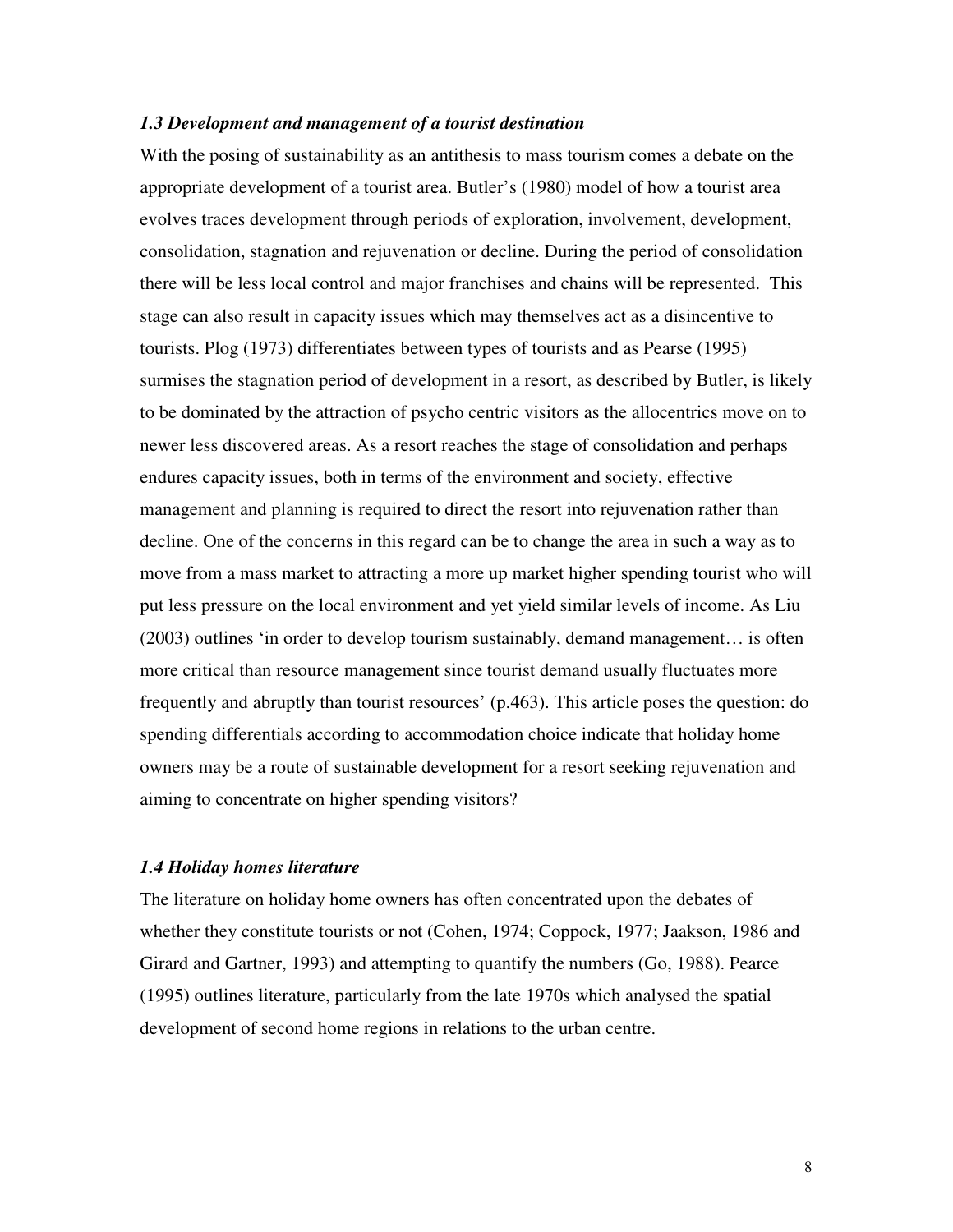The existence of holiday home owners can be traced back decades in several Western developed countries and in 1988 Go estimated that 35 percent of Italians owned a holiday home in their own country, the next highest ownership levels were 16 percent in Switzerland and 10 percent in France. The growing trend of purchasing abroad has further enhanced levels of holiday home ownership. Changing trends in terms of the type of home purchased have also been identified: Direction du Tourisme (2000) outlining the French situation says that prior to the 1960s, holiday homes tended to be authentic, vernacular dwellings, often inherited from family members and dispersed largely throughout rural areas. Between the early 1960s and the mid 1970s the form and spatial structure of holiday homes in France underwent significant transformations as largescale, purpose built holiday home developments in seaside and mountain resorts emerged. Similarly Barke (1991) identified extensive urbanisation along the Malaga coast as a result of purpose built holiday home development.

The increasing concentration of holiday homes can have a significant influence on the local area. Gartner (1986) and Girard and Gartner (1993) found that holiday home owners were more opposed to developments in the local area than full-time residents. Furthermore Girard and Gartner (1993) studied second home owners perceptions of the services and facilities within the holiday home area. They noted that satisfaction may be influenced by the facilities in their permanent urban dwellings and how long they have had their holiday home. The level of satisfaction affects this group's views on environmental and social issues and if as a group they have influence in the local area this can impact local environment, development and tourism policies and so sustainability. Jaakson (1986) reported how many lakes in Canada had formally organised 'lake' or cottager' associations of holiday home owners to protect their interests. A study of Courtown in Ireland (Mottiar and Quinn, 2001) found that the actions of holiday home owners had altered the tourism development undertaken in local woodlands. Such activity serves to distinguish these users of the local place from other more transient tourists.

Some literature is quite positive about the effect of holiday home owners on the place in which they holiday in terms of negating the effects of rural depopulation and contributing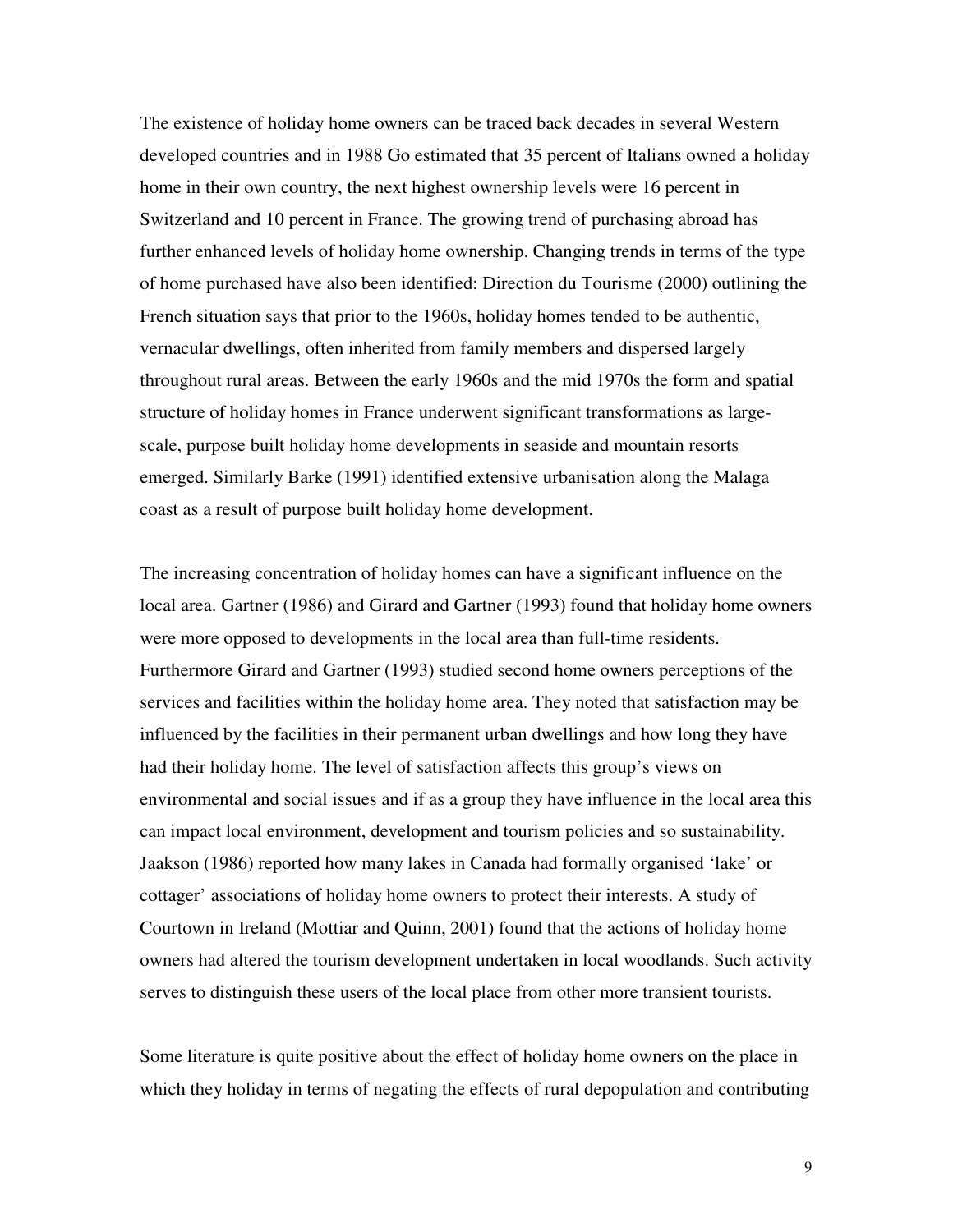to the local economy (Muller, 2000). Grahn (1991) even argues that holiday home owners may protect existing culture in peripheral areas by simply upholding settlement structures and landscape. On the negative side there is the issue of the environmental costs of transport to and from holiday homes and the possibility of displacing local populations (Muller, 2000). From a social perspective there is the issue of an influx of holiday home owners changing the local population structure in the area as in the case of Torrevieja where the high level of retired immigrants has dramatically altered the age structure and needs of the population. (Casado-Diaz, 1999). There are also the added pressures on local infrastructure (McDonald, 1999) and the idea that 'a proliferation of holiday homes ... [can turn] the resort into a "ghost town" in the winter (Kilkee Chamber of Commerce as cited in Deegan, 2002). In Ireland there has been much popular comment about the negative effects of holiday homes especially following the tax incentive scheme discussed below in 2.2 which resulted in considerable growth in this type of purpose built housing in coastal resorts around the country. Local objections included fears that 'a large influx of people into a small area could create a ghetto or enclave, with minimum contact with local people' (Cannon, as cited in Siggins, 1998). Some counties for example Wicklow and Donegal have responded by banning housing development by anyone who is not a native of the county.

This article seeks to add to this debate by investigating the local economic contribution of holiday home owners. The extent of holiday home owners economic contribution, or how it differs from other tourists, has not been evaluated in the literature to date but it provides valuable information for balanced evaluation of the costs and benefits of this type of tourist development. At a time when many resorts are concerned with capacity management, choices need to be made regarding the type of tourist that each resort wishes to attract. Is it possible that holiday home owners could constitute a group who can create a relatively higher level of income and reduce the amount of seasonality in the area? If so could they constitute a route to sustainable development?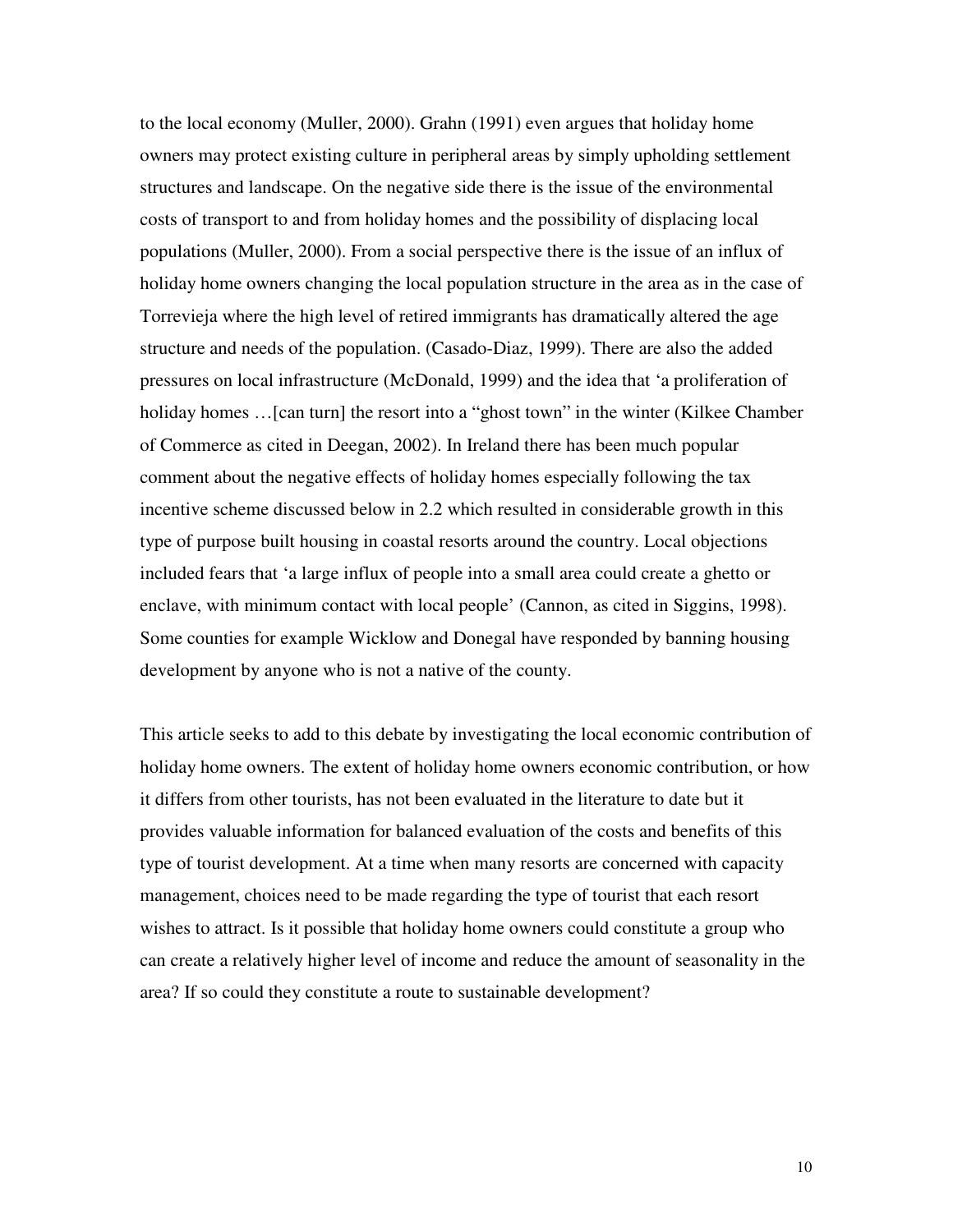#### **2. Case study**

In order to address these questions the research sought to compare the expenditure patterns of tourists to the coastal area of North Co. Wexford according to their accommodation choice. This expenditure then constituted their economic contribution to the local area. Efforts were made to track the level of leakages in expenditure by each group.

#### *2.1. The case study area: North Wexford*

North Wexford is a coastal area which is approximately 100 kilometres from Dublin the capital city of Ireland and main population centre. It has a long history of tourism with, in particular, Courtown tracing the first tourists back to 1863 (North Wexford Tourist Guide, 1999). It benefits from the attractions of sandy beaches, its closeness to Dublin and it's proximity to Rosslare harbour which brings many English people to visit. A traditional coastal resort area, it has a variety of accommodation possibilities with mobile homes playing a particularly important role and more recently self-catering houses.

Holiday homes have existed for a number of decades in this area and although there are no official figures, interviews with residents have noted the existence since the 1970s of holiday homes near the coast, many of which were chalets, often temporary in their nature and on individual sites. More recently, and in particular since the initiation of the Seaside Resort Areas Scheme, which gave tax relief for the development of tourist facilities in designated coastal resorts, there has been a substantial increase in the number of purpose built second home developments in Courtown, one of the main tourist resorts in the region. Approximately 1,000 houses and cottages were built in the form of housing estates typical of more urban development (Mottiar and Quinn, 2001). Over three years there was a fourfold increase in the housing stock in an area with a small village, no chemist or large supermarket and a year-round village population of 354 (CSO, 1998). Although to a much lesser extent, such purpose built holiday houses in housing estates have also been built in villages such as Blackwater and Kilmuckridge in the area although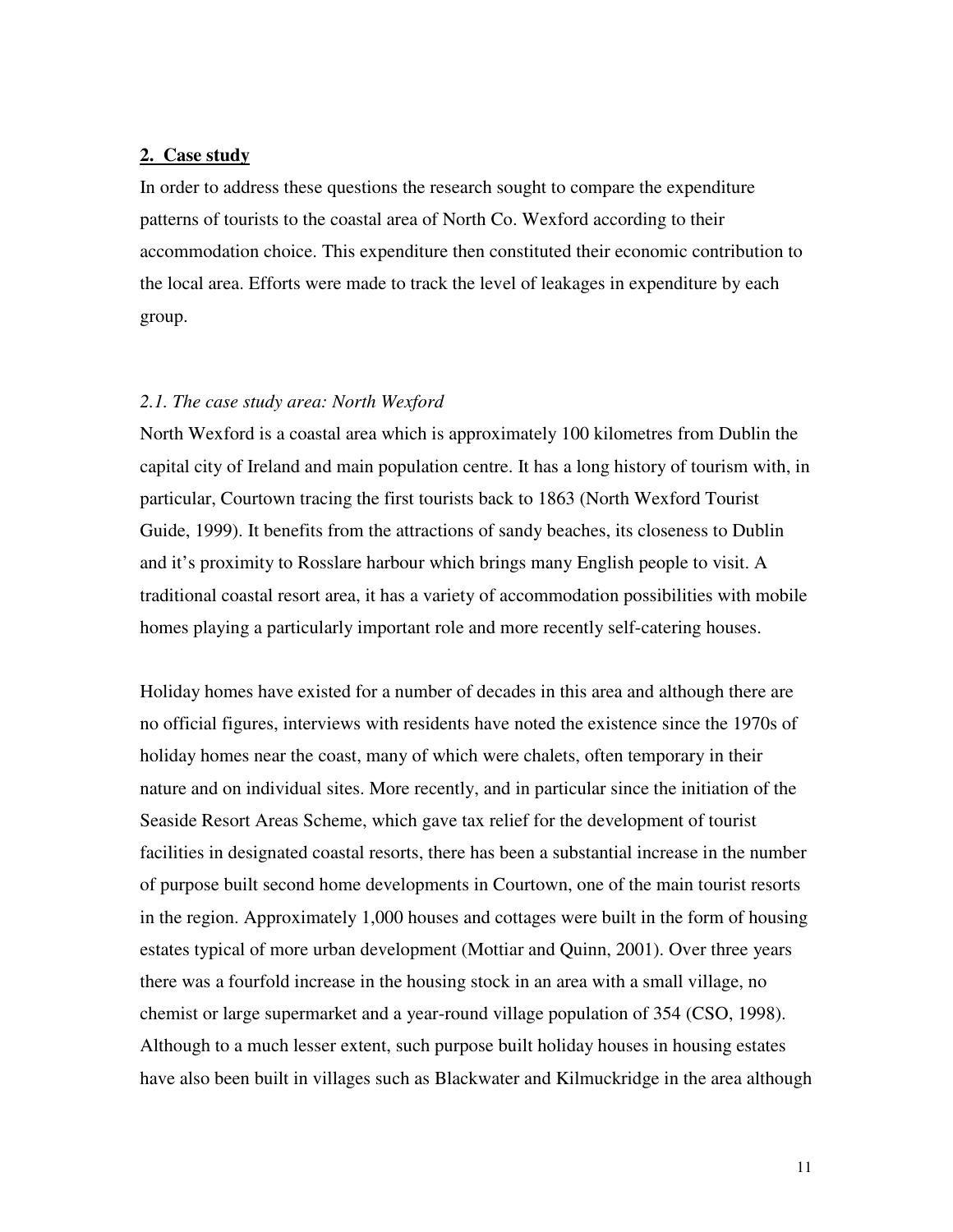these are not tax designated resorts. The group of holiday home owners surveyed for this research comprise both those who own purpose built homes and those in former permanent dwellings.

The purpose of this paper is to answer questions such as how does holiday home owners' expenditure in the local area compare to that of traditional tourists? Do they purchase different types of goods? How do these expenditure patterns compare when the issue of the length of stay is introduced? What levels of local expenditure do holiday home owners engage in for the upkeep or development of their second properties? What implications do these findings have for the sustainable development of an area?

#### *2.2 Methodology*

The expenditure data used for this study was collected as part of a research project which looked at North Wexford in Ireland. Three questionnaires were used, one for tourists, one for residents and one for holiday home owners. For this work the responses of tourists and holiday homes owners are to be considered. In total 76 holiday home owners responses and 345 tourist responses were collected at four different locations within the area throughout July and August 2001. Not all respondents answered questions about expenditure, in total 55 holiday home owners and 208 'traditional tourists' provided information about their total expenditure, but this total number differed according to each question. For the purposes of this study the sample was broken into different groups according to their accommodation choice – these groups are identified in table 1 below.

Respondents were asked a variety of questions relating to tourism in the area. For the purposes of this article the main two questions asked participants to detail their approximate household spend in Wexford per day on groceries, meals and drinks, entertainment and miscellaneous items. Self catering visitors were also asked about where they did their grocery shopping during their stay.

To ensure that there weren't significant differences in terms of the profile of the respondents from the different accommodation groups some frequency data was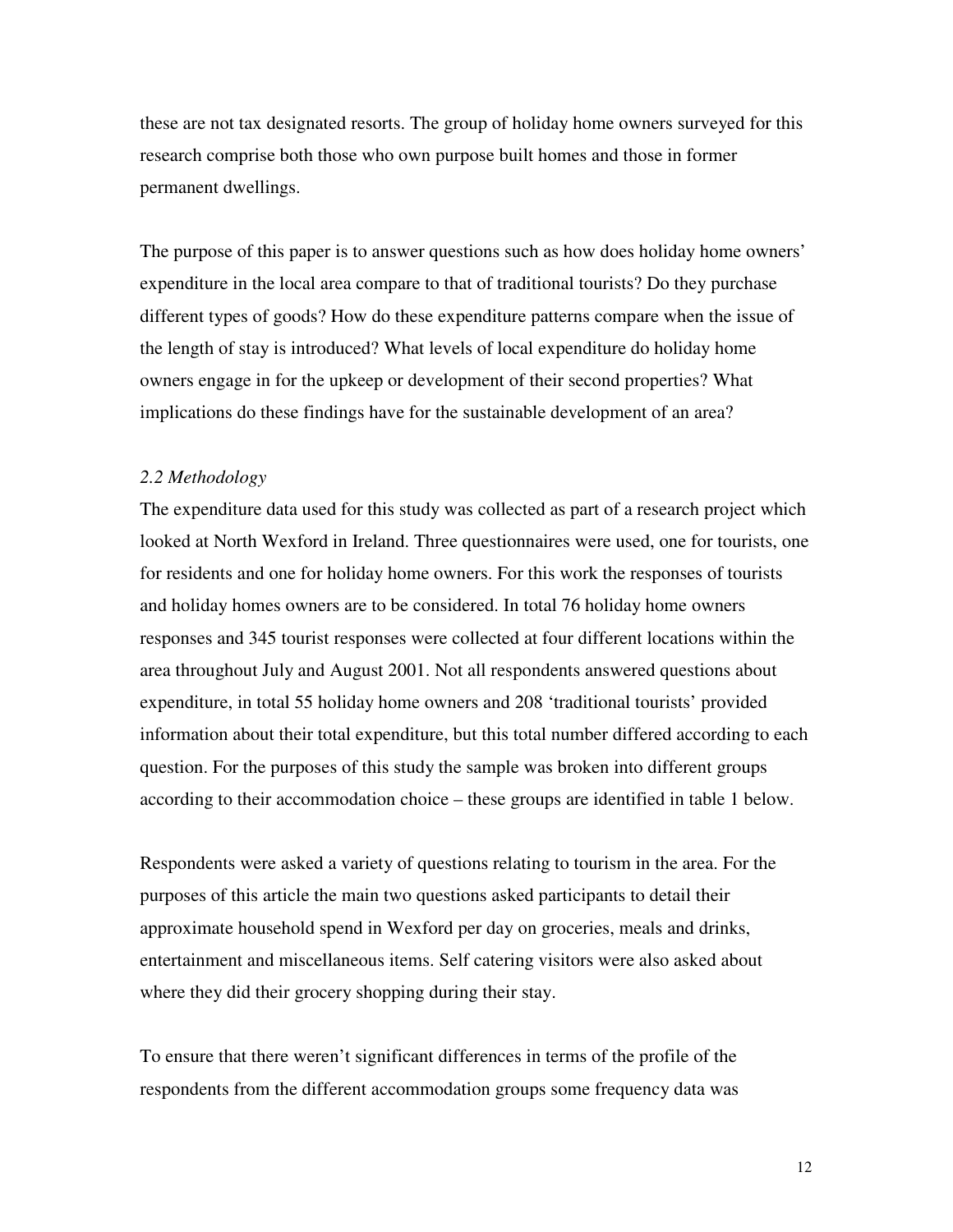analysed. It showed that while there was not an equal gender balance for accommodation groups what they had in common in all cases was a higher proportion of women respondents ranging from 68% in the case of B & Bs to 53% for those who owned their own mobile home. This continuity between the groupings indicates little or no gender bias in the accommodation groupings. It is important to note this as gender differences between the accommodation groups might explain particular types of expenditure.

An important factor in analysing expenditure data is the size of the group being analysed. These ranged from people travelling alone, to families with up to seven children. Analysis by accommodation sector shows that in each case the bulk of tourists were family groups with one to two children. The only notable factor is that those who rented caravans or mobile homes tended to have more children with 67 percent of respondents having three or more children. Other than that there are no discernable differences in the groups sizes in each accommodation grouping.

Another important factor for consideration is income levels as it would be expected that higher income earners might be concentrated in the holiday home category and this may then mean that this group would have a higher expenditure level. In each accommodation category, with the exception of those who rented houses and stayed with family and friends who were on holiday, more than 50 percent of respondents were earning in excess of €40,641 (£32,001). Thirty three percent of holiday home owners in the sample are in the highest income brackets of more than  $\epsilon$ 55,888 (£44,001) but this is not significantly higher than those staying in other types of accommodation and is in fact lower than the group who owned their own mobile home as 50 percent of those were in this high income category.

#### *2.3 Results*

*2.3.1 Daily expenditure compared (excluding accommodation)*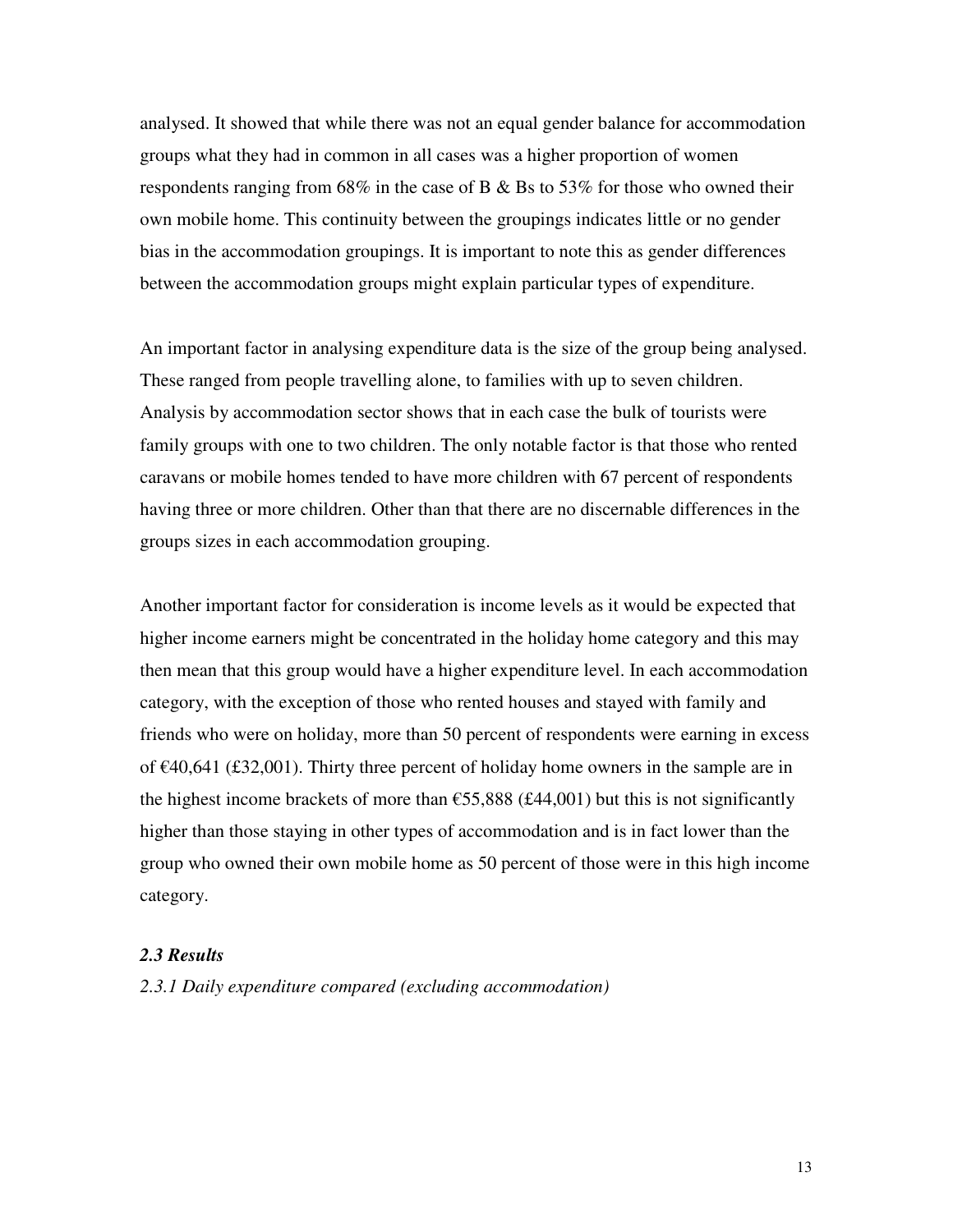#### Total expenditure – excluding accommodation

On average per day tourists spent  $\epsilon$ 95.52 but this masks a considerable range of spending. Clearly this would reflect different group sizes but type of accommodation also has an impact, table 1 shows how this spending differs according to accommodation choice.

#### Insert Table 1

The groups which spend the most are those who stay with friends and family who are on holidays, in a rented house and in hotels. It is clear that in terms of total daily expenditure holiday home owners are in the lowest quartile, with the second lowest level of daily expenditure after people who own their own mobile or caravan in the area. These results are not unlike Paajanen's (1999) findings in Virrat, Norway.

#### *2.3.2 Are there differences in terms of the types of expenditure each group engages in?*

As one would expect the goods purchased, in particular in terms of groceries and meals and drinks, are influenced by accommodation choice. The higher spenders in terms of groceries are those staying in rented houses, followed by those staying with friends and family who either live in the area or are holidaying here and then holiday home owners (see table 2). When expenditure on meals and drinks is analysed the highest spenders are those staying with friends and family who are on holidays in the area followed by those staying in hotels. It is notable that holiday home owners are the lowest spenders in this category. Similarly in expenditure on entertainment they are again the lowest spenders while hotel guests spend the most. These findings are similar to Petrick's (2004) study of loyal visitors which found that they were more price sensitive and spent less than other visitors. However as they were more likely to visit in the future and spread word of mouth advertising, as well as offering a lower risk associated with their profitability, they were proposed by the author to be 'good visitors' nonetheless.

Average expenditure on miscellaneous items was in many cases not noted as an expenditure item, those that did account for it mentioned petrol, taxis and newspapers as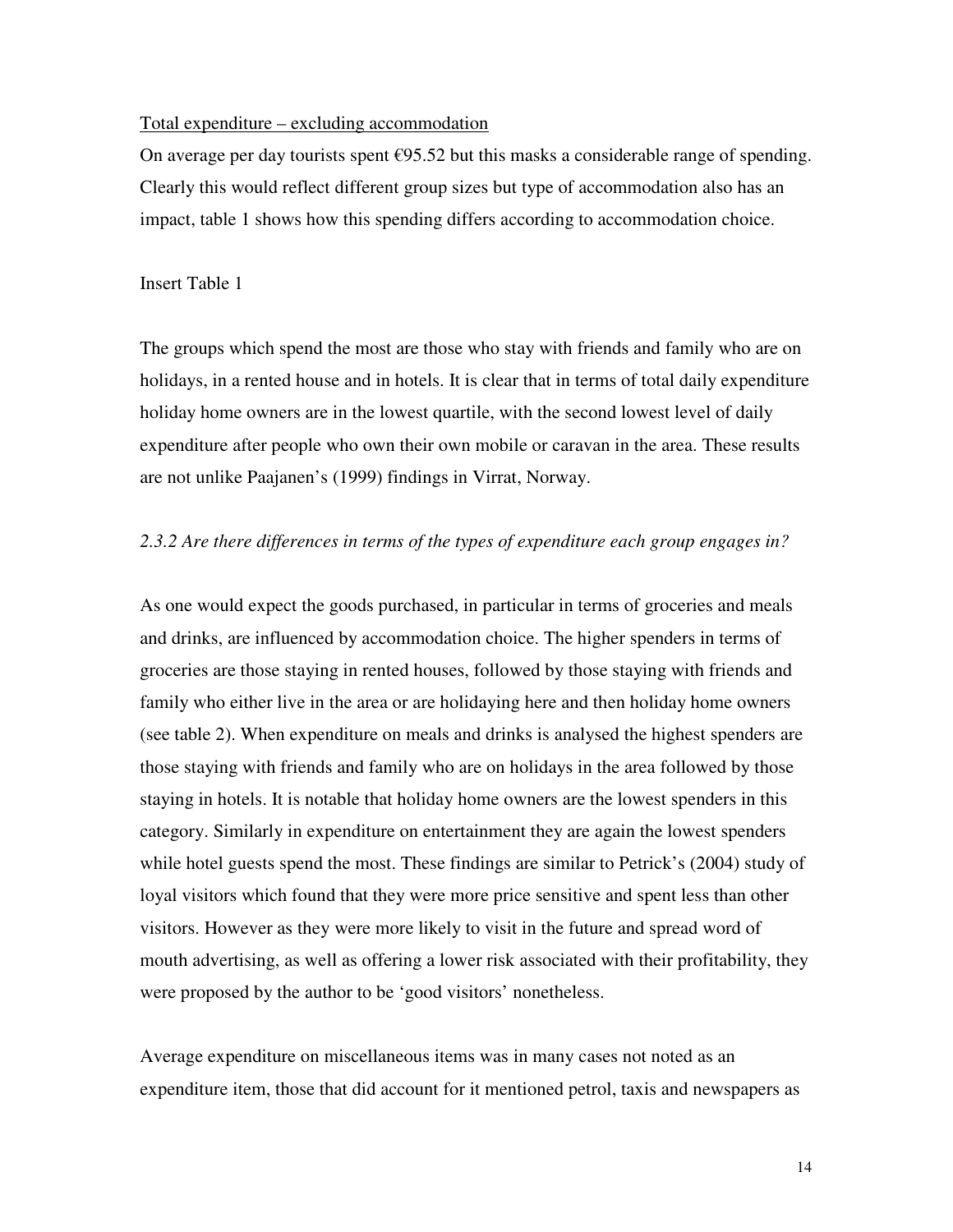the main sources of expenditure and in two cases of holiday home owners DIY or hardware products were mentioned.

#### *2.3.3 How much of this expenditure is in the local area?*

In terms of expenditure among the holiday home owners group groceries are the most important category (see table 3). Interestingly this is only the case for this group, for every other group meals and drinks are the highest spend categories. This total expenditure data does not provide information about how much of this spending stays in the local economy. A question regarding where grocery shopping was undertaken was posed to determine whether much of this spending stayed in the local area or instead was spread to local towns and large supermarkets, or indeed were these goods purchased before arrival in the North Wexford area altogether.

Insert Table 2 Insert Table 3

It is clear that the majority of all holiday makers to the area tend to guy their groceries in the Wexford area. Investigating the 'always' and 'mostly' responses shows that 59 per cent of holiday home owners purchase their groceries in the local supermarket always or mostly, and the other high categories in theis reagard are those with rented caravans and those ho own their own mobile home. As the holiday home and mobile home owners are the two groups that have a more long-term connection with the place this may suggest their greater embeddedness in the locality as well as a greater local economic influence.

#### *2.3.4 Is there any expenditure particular to holiday home owners?*

Questions were posed to ascertain whether holiday home owners engage in any particular expenditure. When asked to list the goods or services which they purchase locally the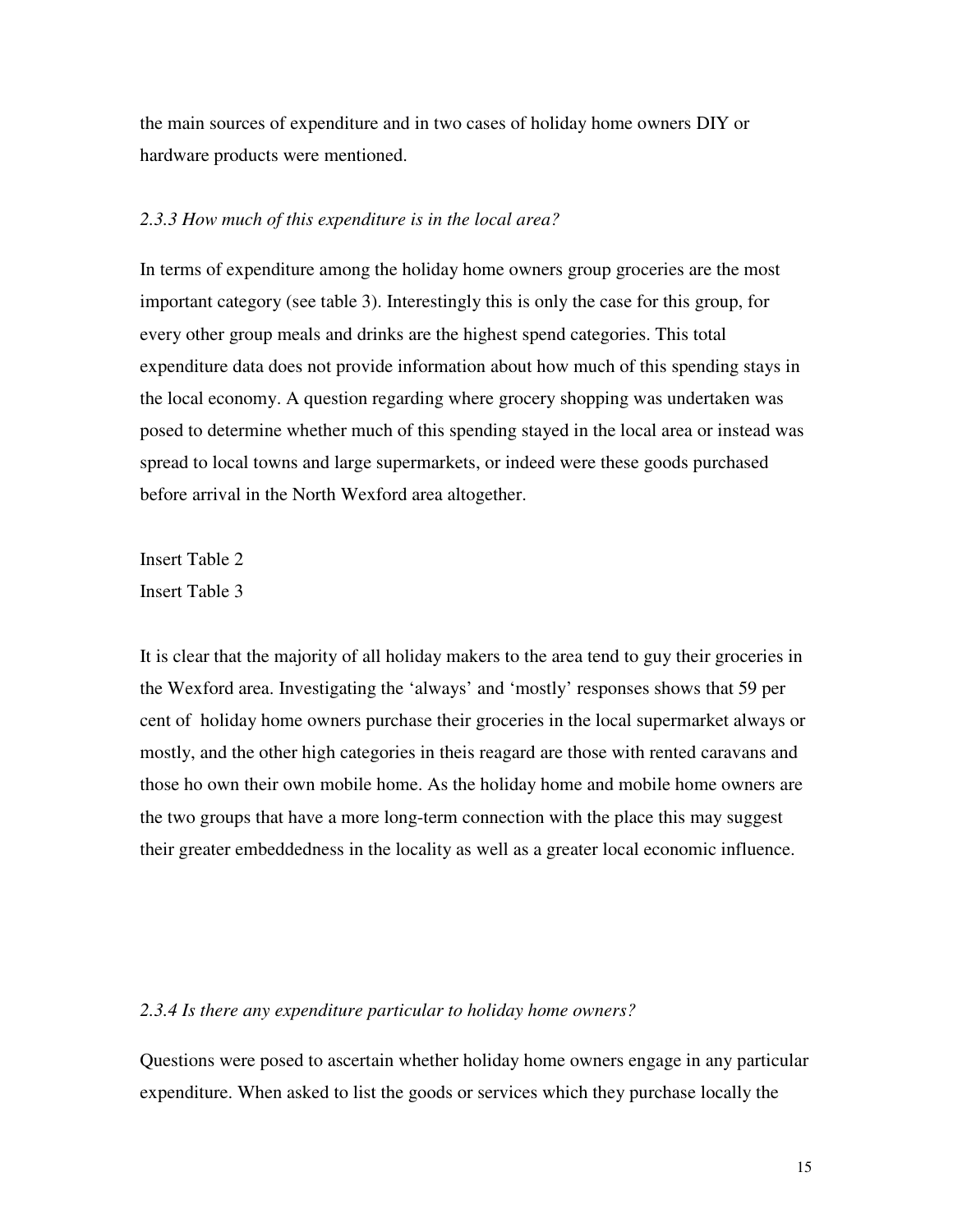most common responses included items like milk, bread, newspapers and groceries. This does not imply any distinctive expenditure from other groups of self-catering tourists. It is notable that 10.2 percent stated that they purchased 'everything' locally and that one individual even purchased their car in the local area.

Chaplin (1999) notes that in her sample many of the holiday home owners spent a lot of time renovating their holiday homes. This could indicate a unique form of expenditure for this group. In this sample 32 percent of respondents did renovation work to their holiday homes. As table 4 shows the economic impact of such expenditure was felt in the local village but also in other parts of the North Wexford region. Very little of this type of expenditure leaks out of the broader Wexford region. This is an important addition to the local economy and supports non-tourism sectors.

#### Insert Table 4

Another area of expenditure that was investigated was the use of local management or maintenance services, but interestingly 80 percent of respondents did not use such services. Those that did predominantly reported using local grass cutting and window cleaning services.

## *2.3.5 What effect does incorporating the issue of number of visits and length of stay have?*

The analysis so far indicates clearly that traditional tourists spend more per day in the local area than holiday home owners and there are few distinctive additional types of expenditure that holiday home owners engage in. However on an annual basis, taking account of the number of nights that these two groups stay in the area and the number of visits that they make over the year are the conclusions the same? In this sample the duration of stay for tourists (excluding holiday home owners) was quite variable with 22 percent staying only one night and at the other extreme about 8 percent staying for more than 14 nights. However the average length of stay is 9 nights. Similarly for the holiday home owners the amount of time spent in the local area can range quite a lot. It is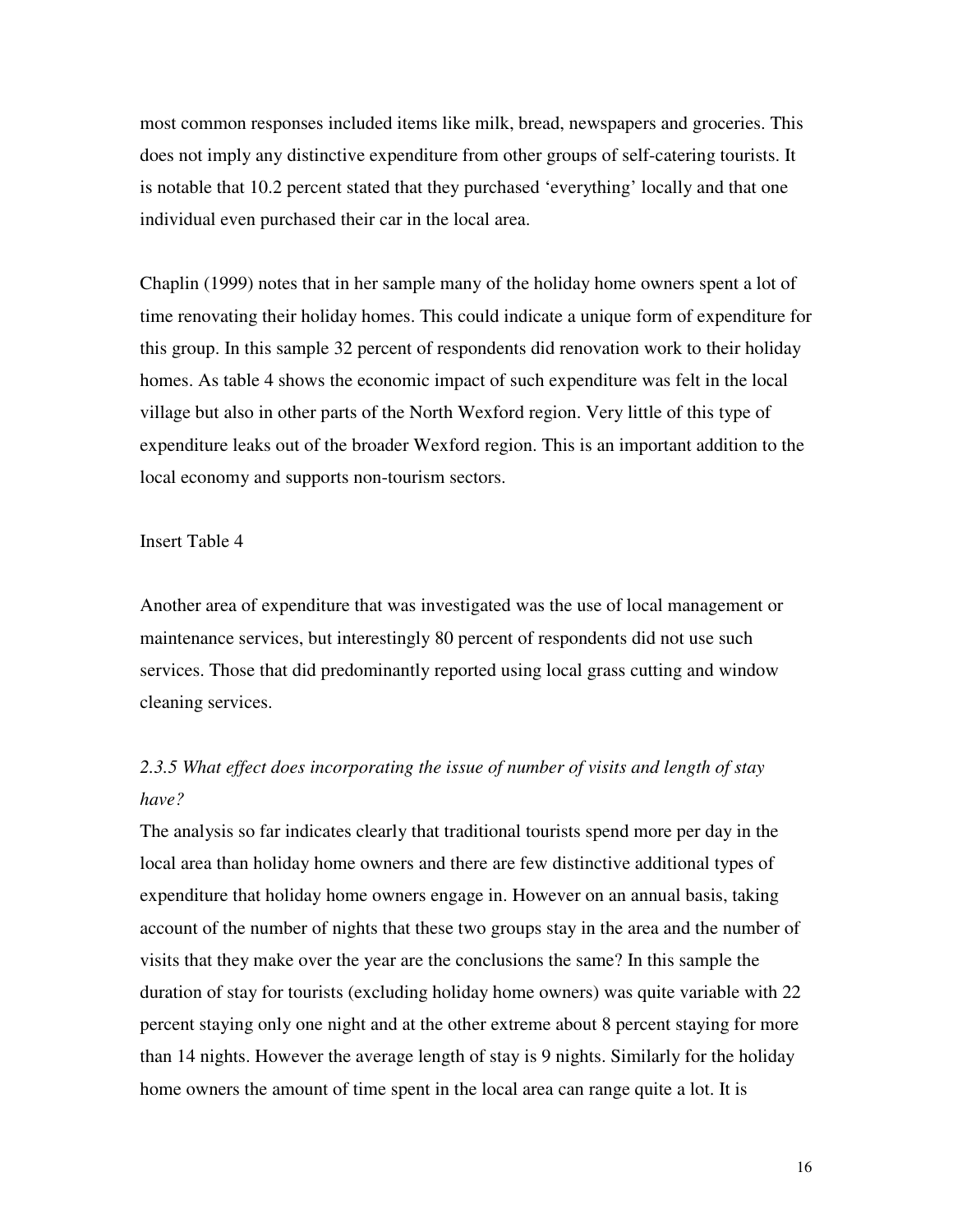interesting to note the fact that these homes appear to be used not just during the summer, with 58 percent saying that they stay 'most weekends year round'. The average stay for this group is 63 nights during the year. This is probably influenced by the fact that the majority of holiday home owners live relatively nearby in Dublin, thus easily facilitating regular weekend visits. Annual expenditure now shows a different picture with holiday home owners spending  $\epsilon$ 3,711.96 per annum while the majority of regular tourists spend on average less than  $\epsilon 1,000$ , and in some cases considerably less.

#### Insert table 5

#### *2.3.6 Including accommodation expenditure*

Of course this analysis has excluded the important issue of accommodation which is often the largest category of expenditure for most tourists. Using average local industry estimates for each type of accommodation allows the inclusion of this important part of holiday expenditure. No value is included for holiday homes as the range of time periods over which their purchases were made make it impossible to estimate an average cost and also because this expenditure is a one off payment in terms of the local economy and it may not even stay in the economy if the seller was a holiday home owner too. Also these costs are incurred whether the person visits or not, they are equivalent to a fixed cost.

#### Insert table 6

It is clear that even including the important expenditure on accommodation, holiday home owners in North Wexford contribute more to the local economy annually than other tourists. This is primarily due to the fact that these tourists visit more often throughout the year so that while their expenditure per trip is not exceptional when compared to the other tourists, their regular visits make them particularly lucrative. It must be noted too that the contribution of the holiday home owner to the local economy via the purchase price of their property is not accounted for in this analysis. Another notable issue is that all of the accommodation cost for other tourists does not necessarily stay in the local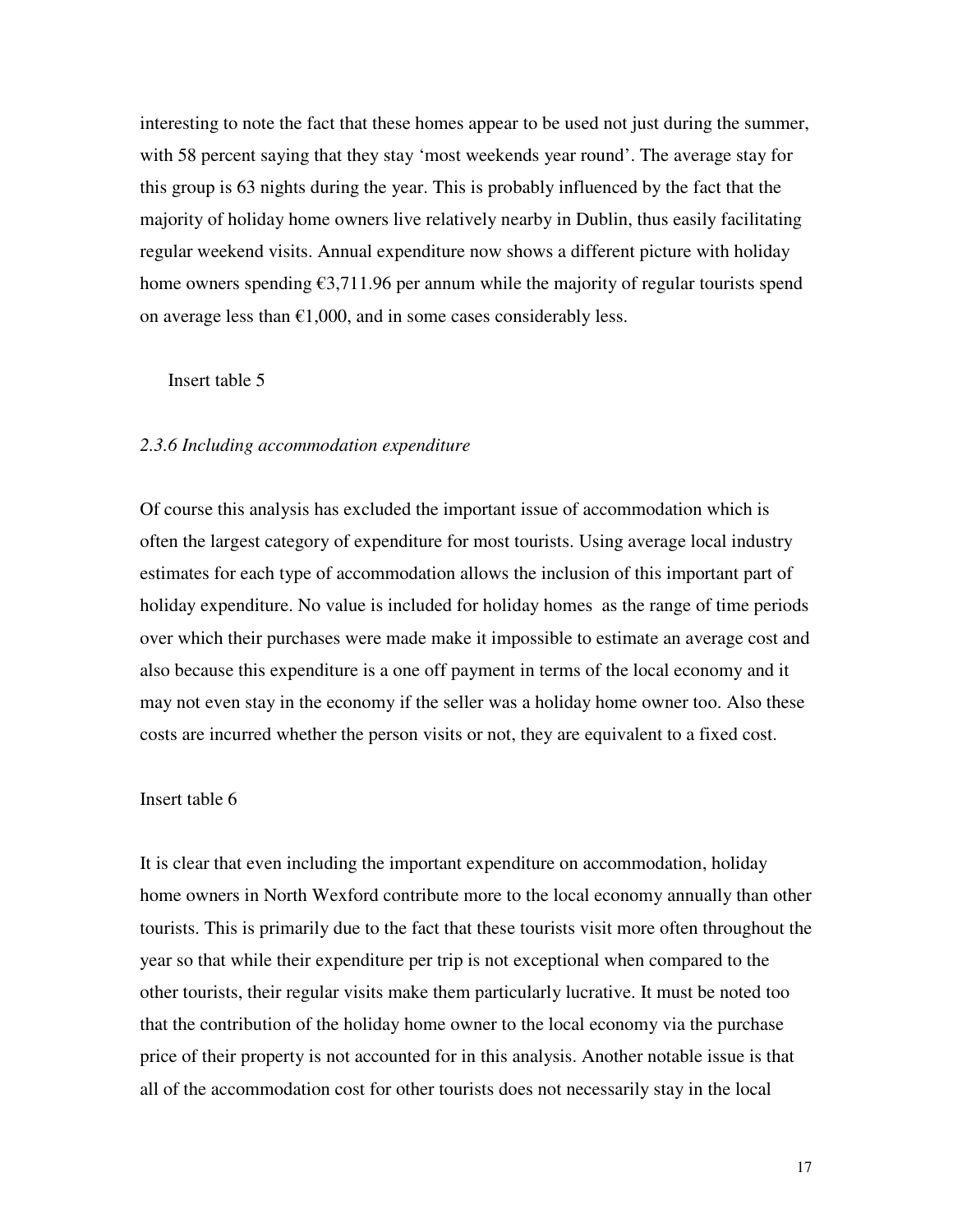economy. For example many of the self-catering units are run by Self-catering Ireland which specialises in the rental and management of self-catering houses. Thus at least some of the accommodation fees are transferred out of the North Wexford area. Accounting for these facts may in fact increase the relative position of holiday home owners when it comes to analyzing expenditure patterns.

#### **3. Discussion, Analysis and Conclusions**

 $\overline{a}$ 

However from a supply side point of view per room each holiday home has less than 20 percent occupancy on an annual basis (63 out of 365 bed-nights). Whereas the other types of accommodation must have higher rates of occupancy to ensure that they are viable businesses. Data is only available for  $B \& B$ , guesthouses and self-catering for the busy period June to September nationally and they show between 50 and 66 percent room occupancy for 2003 (Bord Failte, 2003). Although this is significantly lower for the rest of the year, the annual average is undoubtedly more than 20 percent. Therefore from a supply side perspective each holiday home is creating less money for the local economy than other types of accommodation.

However the analysis in this paper has taken a demand side approach and from that perspective over a year 1,000 holiday home owners can bring the same amount of money into an area as 7,000 tourists. This has to have clear implications for issues of sustainability. Aside from the numbers there is also an issue in terms of the time period whereby the visits of the 7,000 tourists are concentrated during the 2-3 months of the summer. The average stay of non-holiday home tourists was 9 nights and expenditure  $\epsilon$ 59.23 per day. So if 7 groups of tourists stayed for 9 days each consecutively from the beginning of July to the end of  $August<sup>1</sup>$  the same amount of money would be spent in the area as if one holiday home was used for the average of 63 nights spread throughout the year. (Indeed it is notable that in this survey many of the holiday home owners themselves talked about how they preferred to use the facilities when then weren't so busy). So in terms of economic impacts the choice is simply whether the local

<sup>&</sup>lt;sup>1</sup> While there are some tourists years round the business is primarily concentrated in the summer months.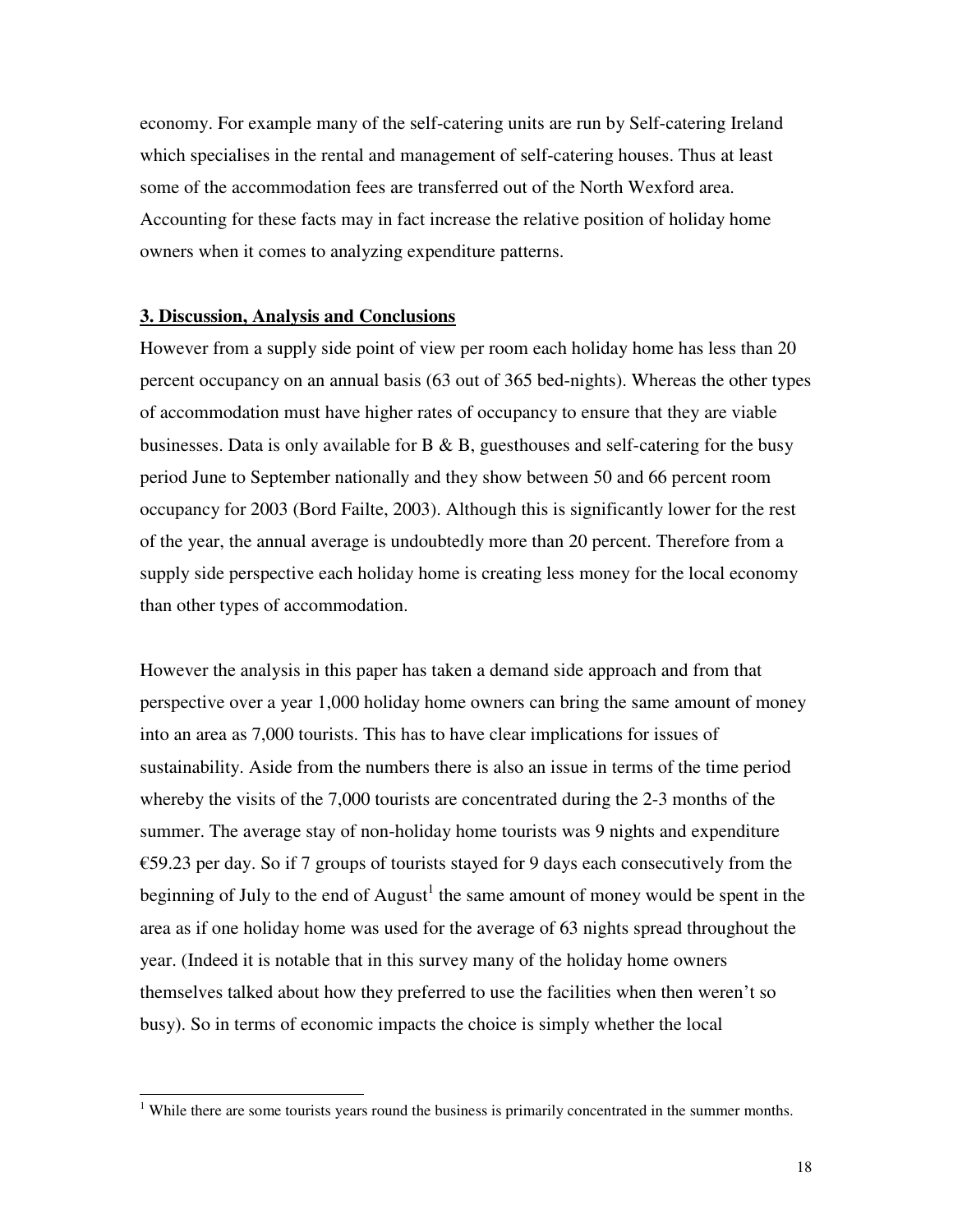community prefers the economic gains to be concentrated during the summer season or spread throughout the year.

The security of a flow of income over a number of years must also be considered and in that regard holiday home owners are a relatively secure source of future revenue as the fact that they have a house in the area will guarantee their return year after year. On the other hand it must also be remembered that different sub-sectors of the local industry will favour different types of tourists depending on their spending preferences. It is notable that the spending patterns of holiday home owners will support the non-tourism industries in the locality in particular<sup>2</sup>.

What about in terms of environmental impacts? The most apparent environmental impact of significant number of holiday homes in the area is in terms of the effect on the landscape. In the example above 1,000 houses are required for these holiday home owners whereas a significantly smaller number of B&Bs, hotels and caravan sites can house 7,000 tourists. But Muller (2000) makes an important distinction which is useful here between holiday homes that are purpose built and those which represent simply a changed use from a permanent to holiday home. In Ireland's experience, purpose built holiday homes are less likely to be in keeping with the local environment and are more modern looking in nature, they also often defy rural settlement patterns and instead conform to urban norms of housing estates. This has been the case in Courtown in particular. The completion of large numbers of such housing in one go also results in an almost instantaneous pressure on the local resources when compared with one off developments staggered both in terms of time and geographical location. While no attempt is being made here to quantify, or even investigate the negative environmental consequences of holiday home owners the costs associated with holiday homes built in purpose built estates may significantly exceed those of single dwellings where ownership has transferred from a permanent holder to a holiday home owner. Some of the negative

<sup>&</sup>lt;sup>2</sup> It is noted that the non-holiday home tourists spending may also support builders but this will be indirectly and is unlikely to have as strong an impact as the holiday home owners direct spending will.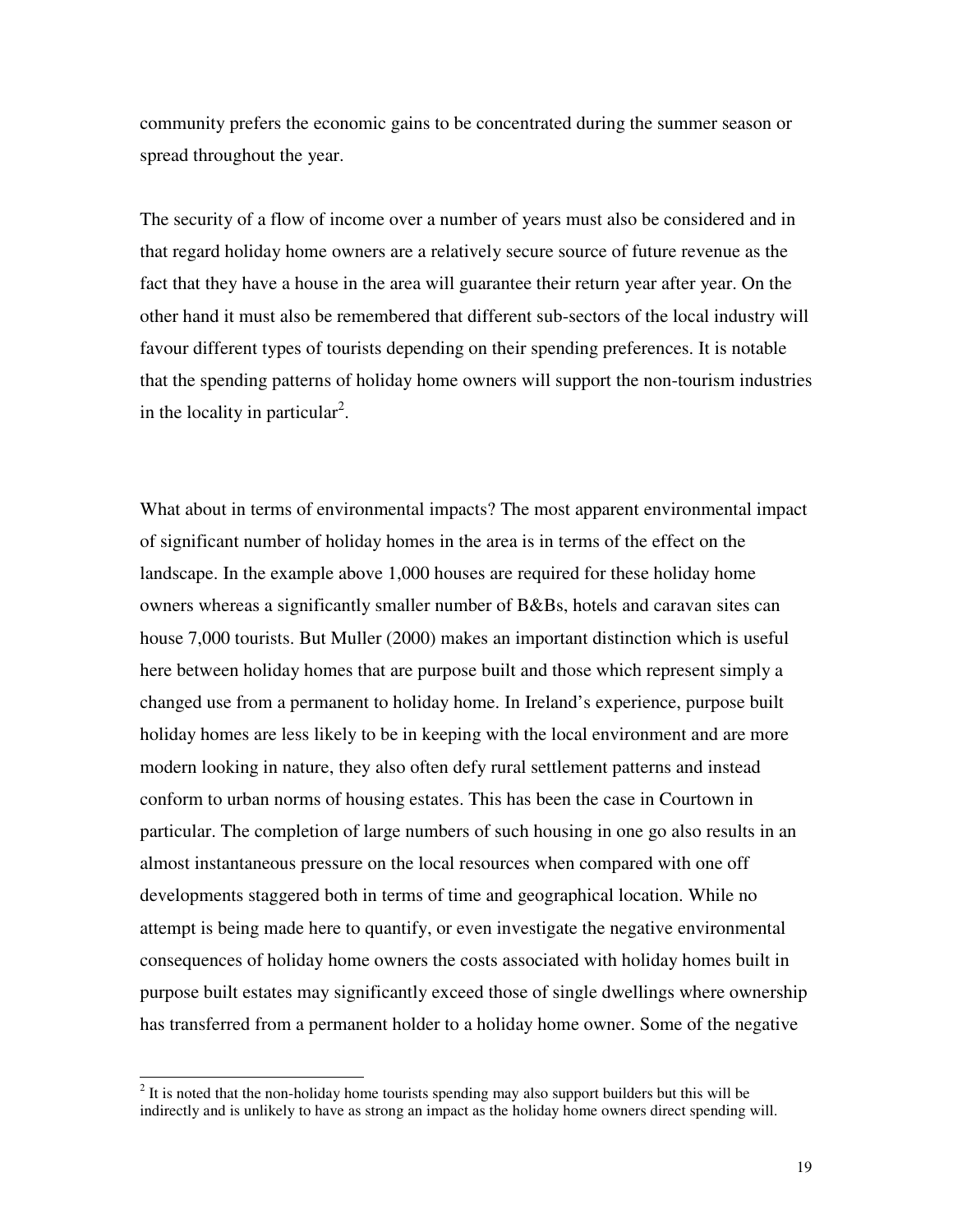comments that are associated with holiday homes are as a consequence of bad planning which allows houses to be built which are not sympathetic with the local environment (Mottiar and Quinn, 2001). These different types of holiday homes need to be considered when evaluating costs and benefits.

Another important environmental consequence of tourism is overcrowding in the local area and this is extenuated by the concentration of tourists in a short time period. The time spent in the resort by holiday home tourists is often off-peak and so there is not such an intense impact on local resources.

In terms of the social impacts an issue that would warrant further investigation is whether repeat visitors, in this case holiday home owners, become more integrated into the local community and bridge that gap between insiders and outsiders. In previous research on Courtown (Mottiar and Quinn, 2003) the role of holiday home owners in delaying tourism development in the area was discussed and this showed that while these types of tourists definitely had a role in the area that was distinctive from the residents, nonetheless they were seen to have a vested interest in the local area and in some cases were well known locally. This relationship is quite different from transient holiday makers who visit for a two week holiday and thus one would presume that the social impacts are also different.

This paper contributes to the debate regarding tourist expenditure by concentrating on differences according to accommodation choice and incorporating the issue of length of stay. It is clear that some types of tourists spend more money than others, they often engage in different types of expenditure and the amount of expenditure that takes place in the local area where tourists are staying can also be quite different.

Secondly, an issue of concern for those interested in developing sustainable tourism is that of seasonality. A local tourism industry can only survive if a regular income can be made by the firms. The results of this research show quite clearly that while the other tourists stayed for up to two weeks during the summer period, almost 60 percent of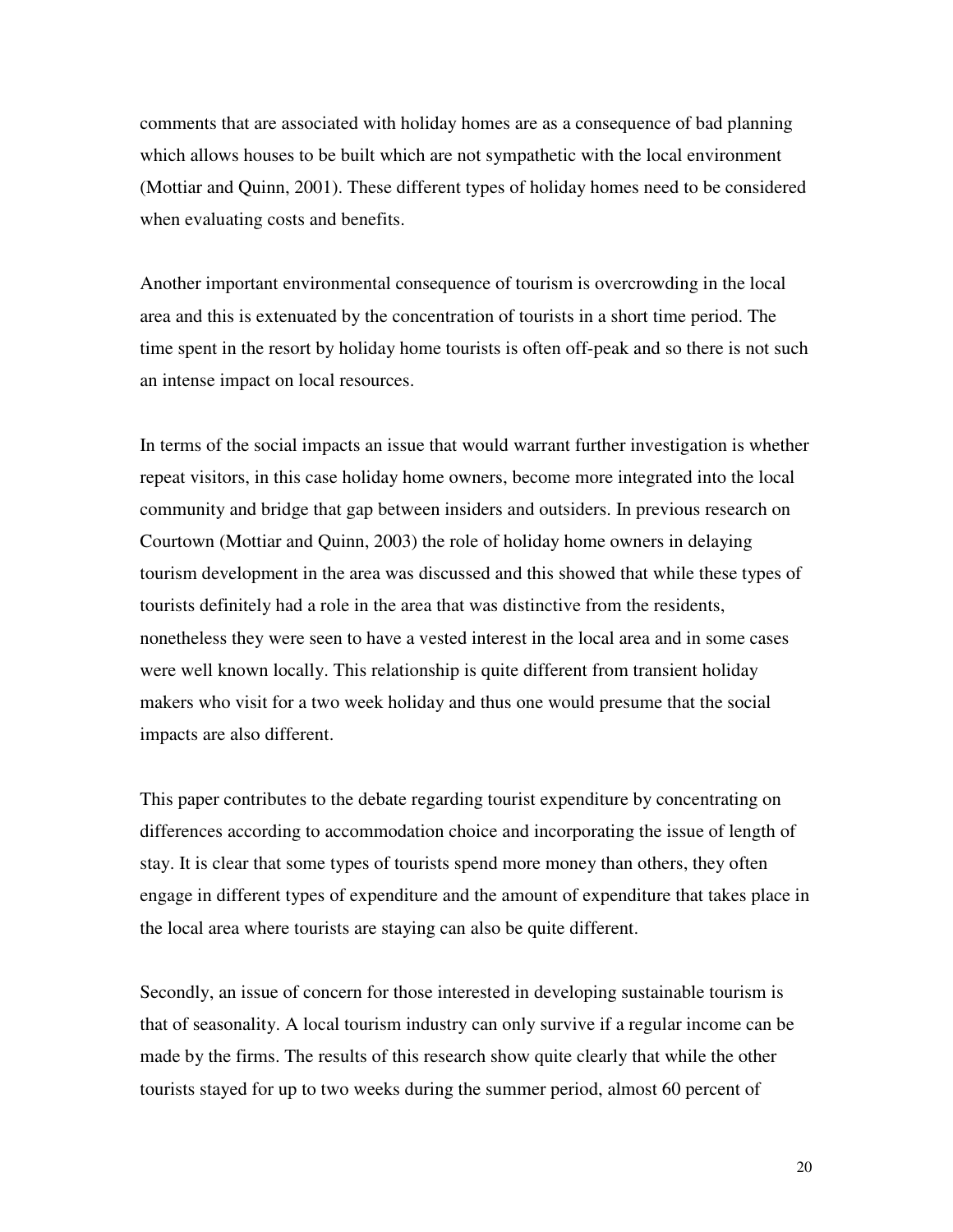holiday home owners were visiting the area regularly throughout the year. This creates a more consistent income for the area and reduces seasonality; it can also result in better services for the local community as the holiday home owners swell their numbers. However while reducing seasonality may be a government and industry objective, some members of the community like the seasonality of tourism, in other work conducted in Courtown Mottiar and Quinn (2001) found that 'locals "like to see them (tourists) come, but like to see them go". In general, they are glad to see September – as one resident said 'in July and August you cannot get parking and cannot get a pint in the local pub (p.80).

In conclusion, this article simply shows that there can be clear economic benefits for an area which people deem attractive enough to build or purchase a holiday home in. This type of tourist has a high annual spend relative to other tourists and much of this expenditure seems to be concentrated in the local area. This may facilitate the development of tourism areas into less seasonal and more sustainable areas. These findings need to be incorporated into the broader debate which criticizes holiday home tourists as creating 'ghost towns' and re-constructing the social fabric of local villages. Merging this type of economic analysis with social and environmental analysis is likely to result in a clear and rigorous all-encompassing evaluation of this issue. This research represents a first stage in this processes, it challenges us to consider the possibility of holiday home owners being a route to sustainable development in some tourism areas. And invites comment and research from environmental and social perspectives which would facilitate effective cost-benefit analysis

### **Bibliography**

Abram, S, Waldren, J and Macleod, D (1997) Tourists and Tourism: Identifying with People and Places, Oxford: Berg.

Archer, B and Fletcher, J (1996) The economic impact of tourism in the Seychelles Annals of Tourism Research Vol. 23 Issue 1 pp.32-47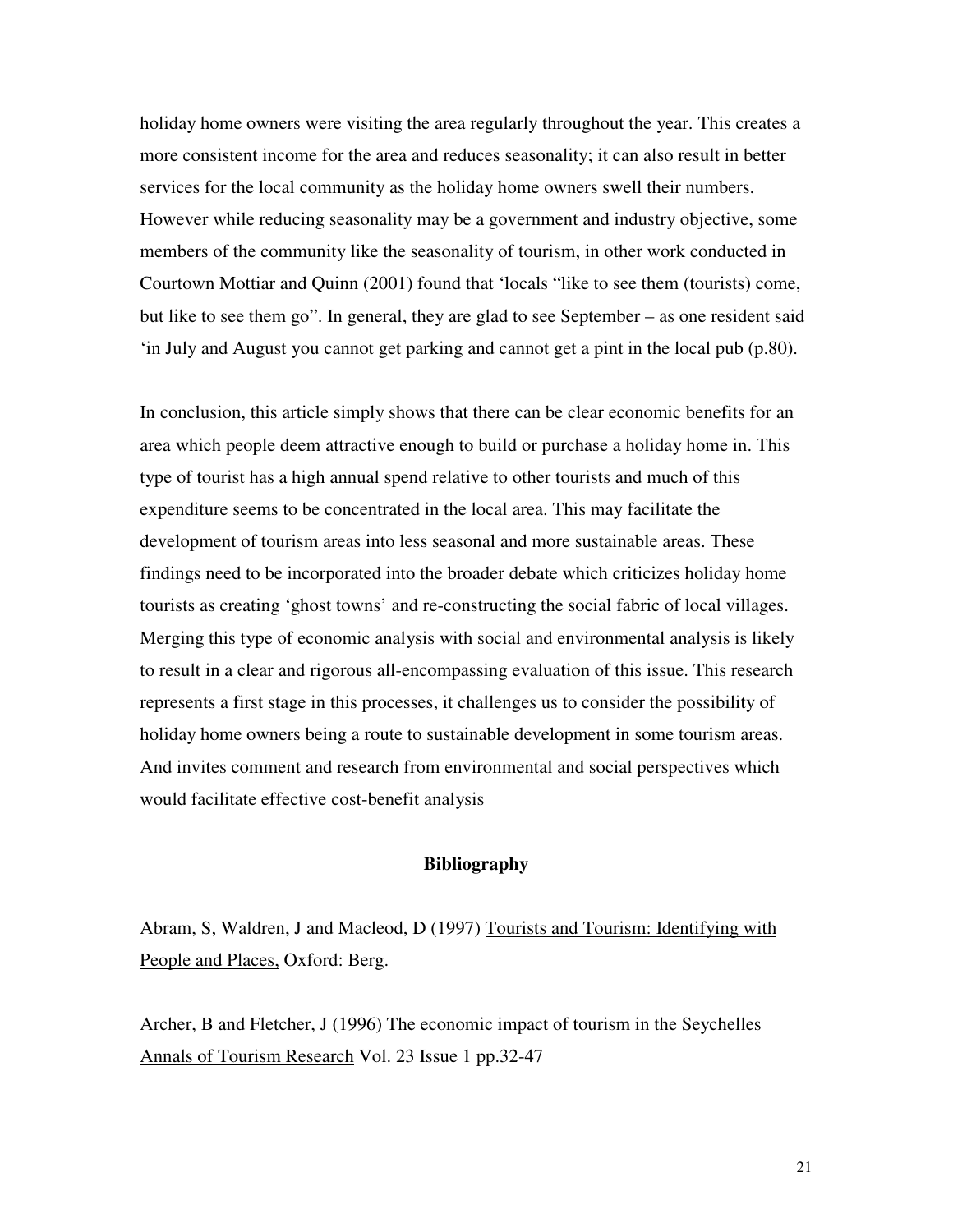Aronsson, L (2000) The Development of Sustainable Tourism, London: Continuum

Barke, M. (1991) The growth and changing pattern of holiday homes in Spain in the 1970s, Scottish Geographical Magazine Vol.107, 1, 12-21.

Boissevain, J (1996) Coping with Tourists: European Reactions to Mass Tourism, Oxford: Berghaahn Books.

Bord Failte (2003) Occupancy figures for B&Bs, guesthouses and hotels Braun, B, Xander, J and White, K (2002) The impact of the cruise industry on a region's economy: a case study of Port Canaveral, Florida Tourism Economics Vol. 8 Is. 3 pp.281-288

Breen, Bull and Walco (2001) A comparison of survey methods to estimate visitor expenditure at a local event Tourism Management Vol. 22 pp.473-479

Butler, R. W (1980) The concept of a tourist area cycle of evolution; implications for management of resources, Canadian Geographer, 24 Issue 1 pp.5-12

Cannon, T and Ford, J (2002) Relationship of demographic and trip characteristics to visitor spending: an analysis of sports travel visitors across time. Tourism Economics Vol. 8 Is 3 pp. 263-271

Casado-Diaz, M (1999) Socio-demographic Impacts of Residential Tourism: a Case stiudy of Torrevieja, Spain. International Journal of Tourism Research 1, pp.223-237

Chaplin, D (1999) Consuming work/productive leisure: the consumption patterns of holiday home environments. Leisure Studies Vol. 18 pp.41-55.

Cohen, E, (1974) Who is a tourist? Sociological Review Vol. 22 Issue 4 pp.527-553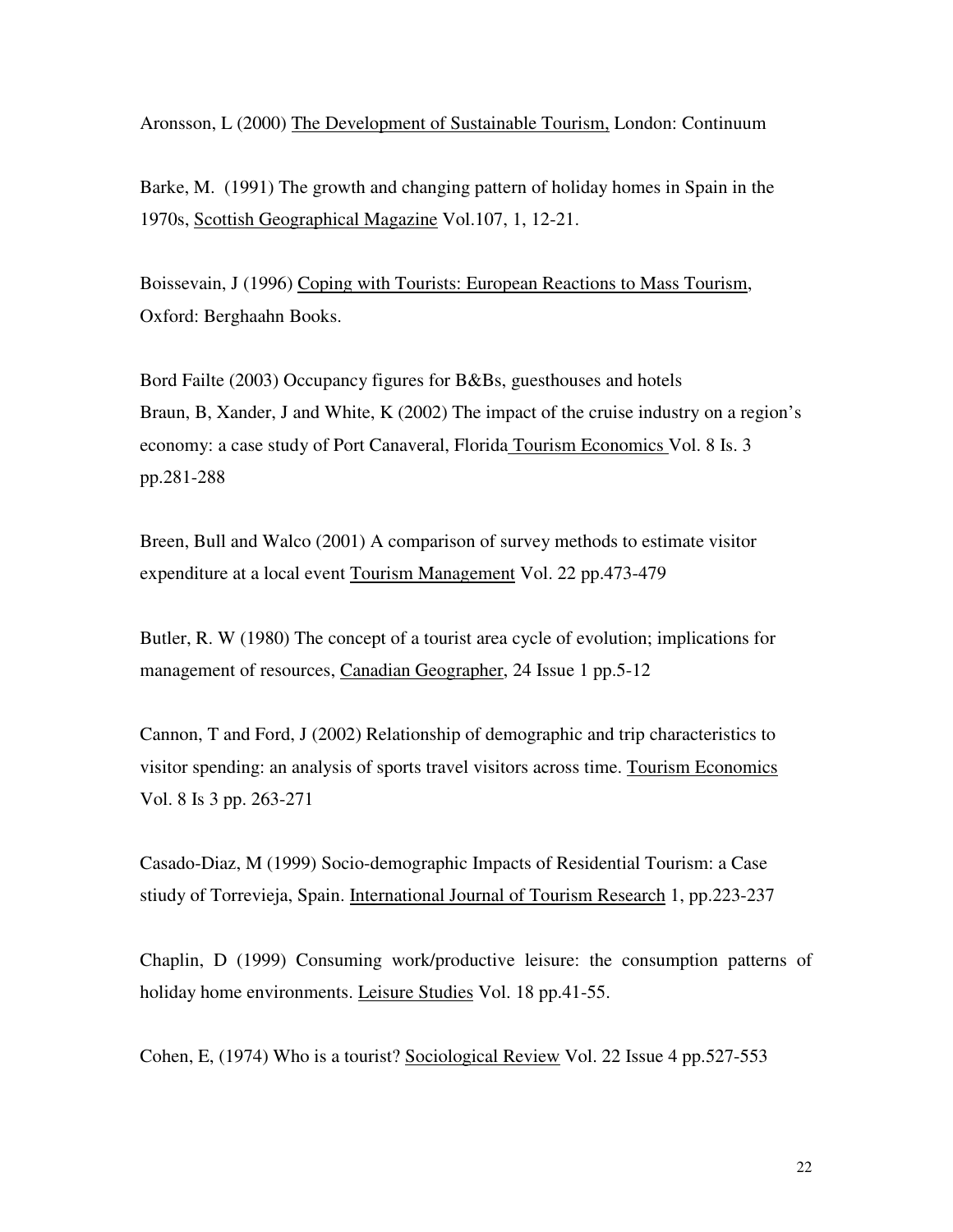Coppock, J. T. (1977) Holiday homes in perspective, in J. T. Coppock (ed.) Holiday homes: Curse of Blessing? pp.1-15. Pergamon Press, Oxford.

CSO, 1998, Population Census

Deegan, G (2002) Clash over 'ghost town' tag for holiday homes resort. Irish Independent 7/10.

Direction du Tourisme, (2000) Les Essentiels du Tourisme, No 14. Paris: ONT.

Gartner, W. (1986) Environmental impacts of recreational home developments. Annals of Tourism Research, Vol.13 pp.38-57.

Girard, T.C. and Gartner, C. (1993) Holiday home Second View: Host Community Perceptions. Annals of Tourism Research, Vol. 20 pp.685-700

Go, F (1988) Holiday Homes in Europe Travel and Tourism Analyst Vol. 3 pp.20-33

Grahn, P (1991) Using tourism to protect existing culture: a project in Swedish Lapland. Leisure Studies Vol. 10 pp.33-47

Henry, E W and B Deane, 1997, The contribution of tourism to the economy of Ireland in 1990 and 1995. Tourism Management Vol. 18 No. 8 pp.535-553

Hunter, C (1996) Sustainable tourism as an adaptive paradigm. Annals of Tourism Research Vol. 24 Is. 4 pp.850-867

Jaakson, R. (1986) Second-home domestic tourism. Annals of Tourism Research Vol.13 pp.367-391.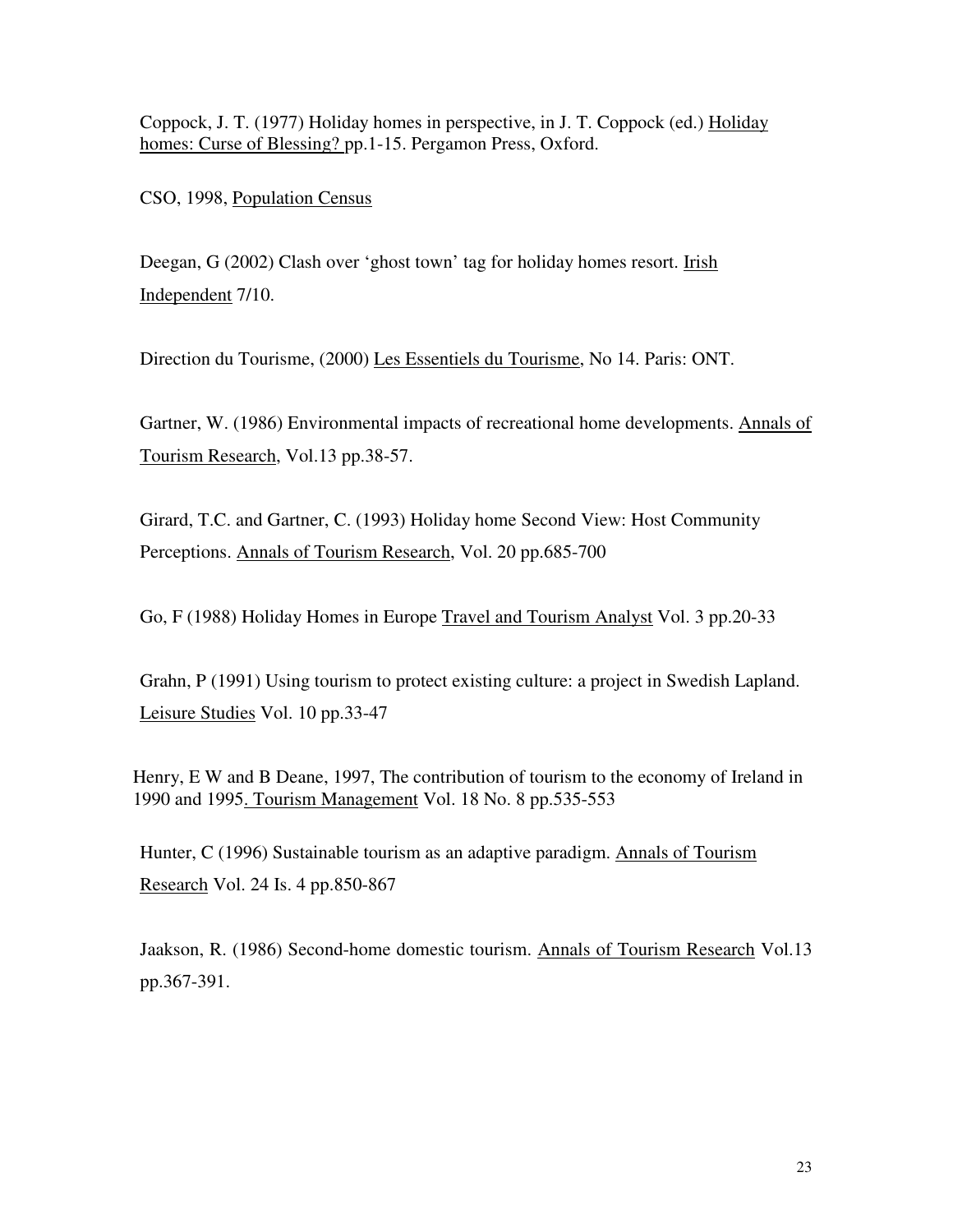Jamal, T and Getz, D (1999) Community Roundtables for Tourism-related conflicts: The Dialectics of Consensus and Process Structures. Journal of Sustainable Tourism Vol. 7 Nos. 3 & 4 pp.290 – 313

Lee, H C (2001) Determinants of recreational boater expenditures on trips Tourism Management Vol. 22 Is. 6 pp.659-667

Leeworthy, V, Wiley, P, English D, Kriesel, W (2001) Correcting response bias in tourist spending surveys Annals of Tourism Research Vol. 28 No. 1 pp.83-97

Liu, Z (2003) Sustainable Tourism Development: A Critique Journal of Sustainable Tourism Vol. 11 No. 6 pp.459-475

Manente, M (2000) Tourism consumption and interregional economic impacts in Italy. International Journal of Contemporary Hospitality Management Vol. 12 Is. 7 pp.417-423

McDonald, F (1999) A traditional holiday village is being turned into an environmental slum The Irish Times 19<sup>th</sup> June

Middleton, V (1998) Sustainable Tourism: A Marketing Perspective Butterworth-Heinemann: Oxford

Mottiar and Quinn (2001) The economic and social effects of the Seaside Resort Areas Scheme Administration Vol. 49 No. 3 pp. 68-87

Muller, D (2000) Second Home Tourism and Sustainable Development in North European Peripheries, TTRA Conference, Sweden

North Wexford Tourist Guide (1999) Wexford Tourism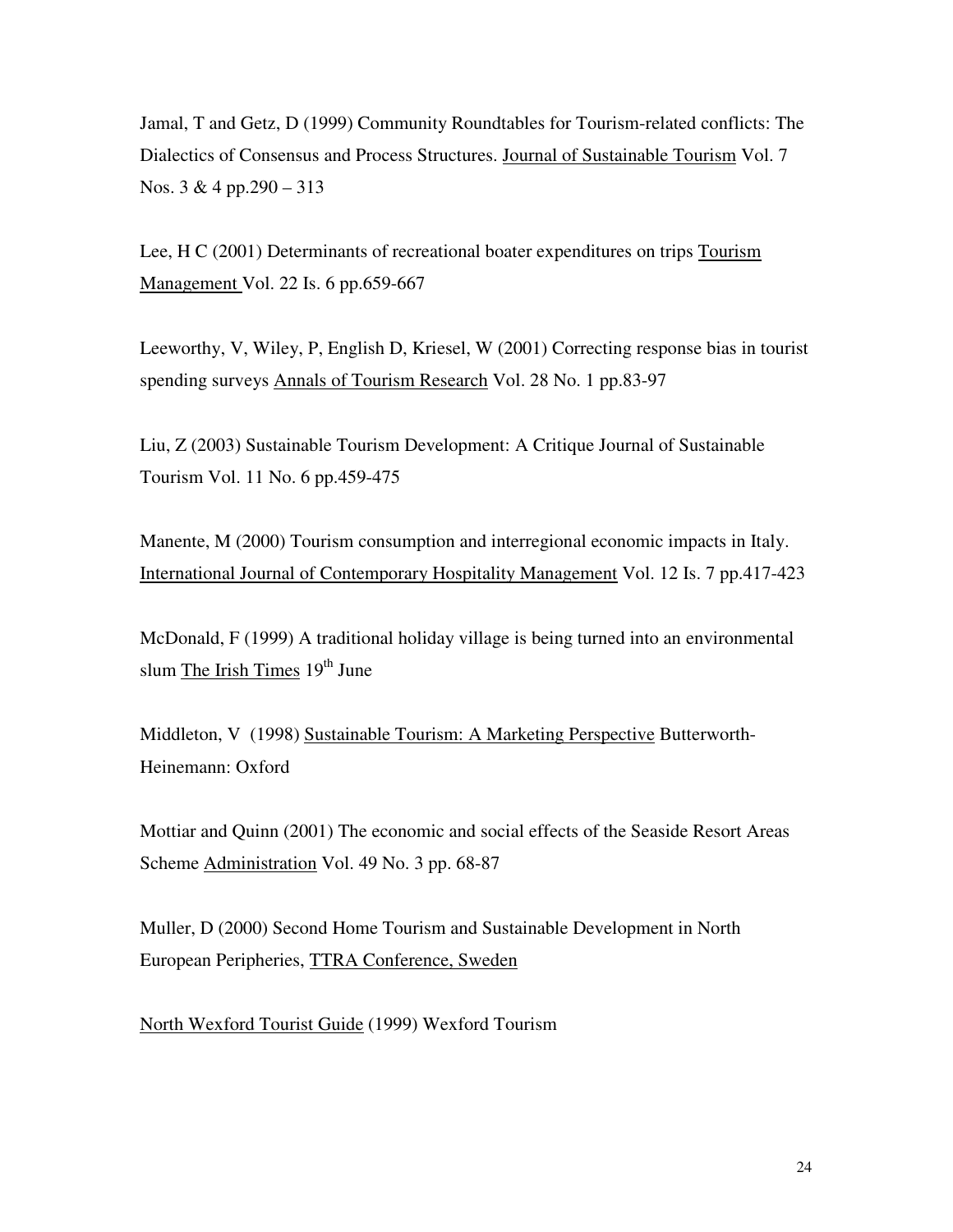Opperman, M (1996) Visitation of tourism attractions and tourist expenditure patterns: repeat versus first-time visitors. Asia Pacific Journal of Tourism Research 1 (1) pp.61-68

Opperman, M (1997) Pacific Rim Tourism CAB.

Owen, R, Witt, S and Gammon, S (2000) Sustainable development in Wales in Tisdell, C Economics of Tourism An Elgar Reference Collection: Cheltenham pp.463-473

Pajaarem, M (1999) Assessing Local Income and Employment Effects of Tourism: Experience Using the Nordic Model of Tourism in Baum, T and Mudambi, R Economic and Management Methods for Tourism and Hospitality Research. Wiley:Chichester

Pearse, D (1995) Tourist Development Longman::NY

Perez, E A and Juaneda, C J (2000) Tourist Expenditure for Mass Tourism Markets Annals of Tourism Research Vol. 27 Is. 3 pp.624-637

Petrick, J (2004) Are loyal visitors desired visitors Tourism Management Vol. 25 No. 4 pp.463-470

Plog, S C (1973) Why destination areas rise and fall in popularity Cornell H.R.A. Quarterly Nov. pp.13-16

Reed, M (1997) Power Relations and Community Based Tourism Planning. Annals of Tourism Research Vol 24 No. 3 pp.566-591

Sautter, E and Leisen, B (1999) Managing Stakeholders: A Tourism Planning Model. Annals of Tourism Research Vol. 26 No. 2 pp.312-328

Smith, V (1989) Hosts and Guests. The Anthropology of Tourism  $2<sup>nd</sup>$  edn, University of Pennsylvania Press: Philadelphia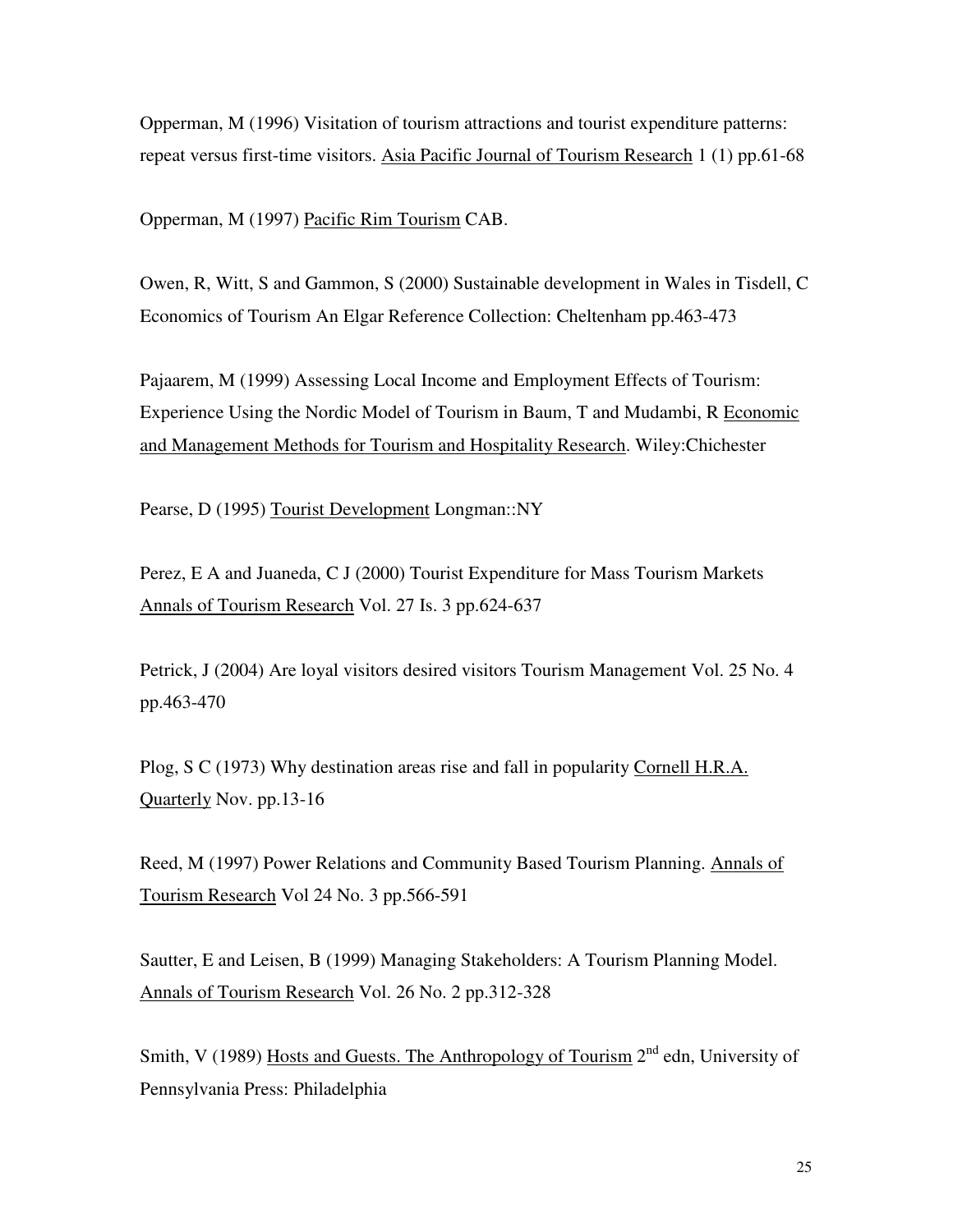Stabler, M (2000) Editorial introduction to the paper by D.R. Vaughan, H Farrr and RW Slee on estimating and interpreting the local economic benefits of visitor-spending: and explanation. Leisure Studies Vol. 19 pp.91-94

Swarbrooke, J (1999) Sustainable Tourism Management CABI: UK

Thomlinson, E and Getz, D (1996) The question of scale in ecotoruism. Case stiudy of two small ecotour operators in the Mundo Maya region of Central America Journal of Sustainable Tourism Vol. 4 Is. 4 pp.183-200

Vaughan D R, Farr, H and Slee, R W (2000) Estimating and interpreting the local economic benefits of visitor spending: an explanation Leisure Studies Vol. 19 pp.95-118

Wall, G (1996) Rethinking impacts of tourism in Cooper, C and Wanhill, S Tourism Development: Environmental and Community Issues. Wiley: Chichester

Walpole, M and Goodwin, H (2000) Local Economic Impacts of Dragon Tourism in Indonesia Annals of Tourism Research Vol. 27 No. 3 pp.559-577

Yaun, M (2001) Reoperationalizing Economic Data Collection Annals of Tourism Research Vol. 28 No. 3 pp.727-737

| <b>Accommodation</b>             | <b>Total number respondents</b><br>(n) | Average total daily<br>expenditure (excluding<br><i>accommodation</i> ) |
|----------------------------------|----------------------------------------|-------------------------------------------------------------------------|
| <b>B</b> & <b>B</b> / guesthouse |                                        | 67.48                                                                   |
| <b>Rented house/apartment</b>    | 46                                     | 99.42                                                                   |
| <b>Hotel</b>                     | 23                                     | 89.95                                                                   |

### **Table 1: Daily expenditure according to accommodation choice**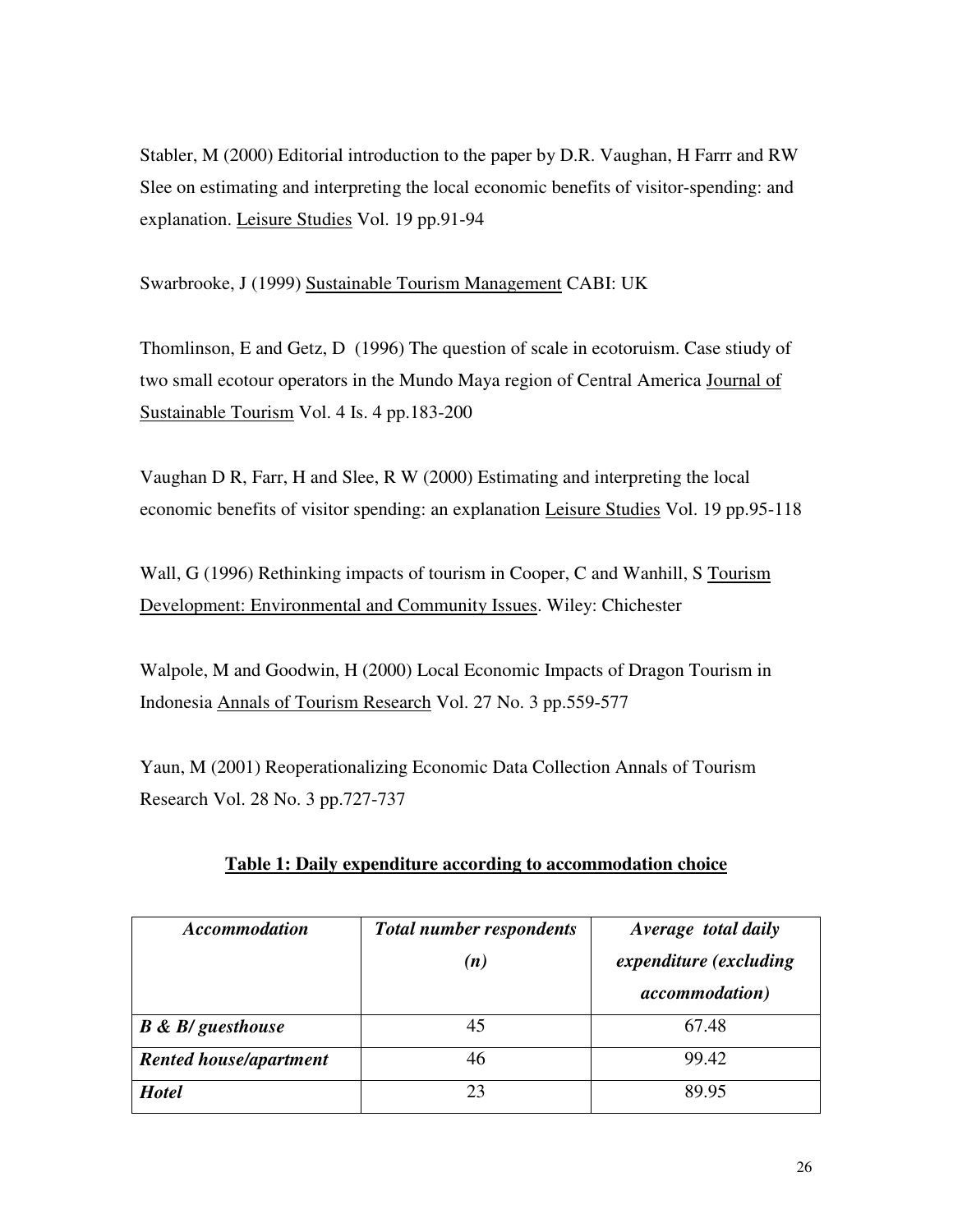| Staying with friends/family | 13 | 63.02  |
|-----------------------------|----|--------|
| who live here               |    |        |
| Staying with friends/family |    | 116.42 |
| who are holidaying here     |    |        |
| <b>Rented caravan</b>       | 28 | 60.62  |
| Own mobile home/caravan     | 44 | 41.58  |
| Own holiday home            | 55 | 58.92  |

## **Table 2: Types of expenditure<sup>3</sup>**

| <b>Accommodation</b><br>choice                                   | Average daily<br>expenditure on<br>groceries | Average<br>daily<br>expenditure<br>on meals<br>and drinks | Average daily<br>expenditure on<br>entertainment | Average daily<br>expenditure on<br>miscellaneous<br>items |
|------------------------------------------------------------------|----------------------------------------------|-----------------------------------------------------------|--------------------------------------------------|-----------------------------------------------------------|
| $B \& B$ / guesthouse                                            | 18.15                                        | 40.47                                                     | 19.05                                            | 25.59                                                     |
| <b>Rented</b><br>house/apartment                                 | 30.78                                        | 40.84                                                     | 26.67                                            | 20.32                                                     |
| <b>Hotel</b>                                                     | 11.65                                        | 45.66                                                     | 29.88                                            | 18.42                                                     |
| <b>Staying with</b><br>friends/family who<br>live here           | 16.65                                        | 32.64                                                     | 18.15                                            | 19.05                                                     |
| <b>Staying with</b><br>friends/family who<br>are holidaying here | 26.99                                        | 55.33                                                     | 23.81                                            | $\Omega$                                                  |
| <b>Rented caravan</b>                                            | 18.54                                        | 23.75                                                     | 28.02                                            | 16.62                                                     |

<sup>&</sup>lt;sup>3</sup> The sum for the types of expenditure for each accommodation type in table 2 does not correlate with the total expenditure of table 1 as a number of respondents only provided a figure for the total expenditure and did not break it down according to expenditure type.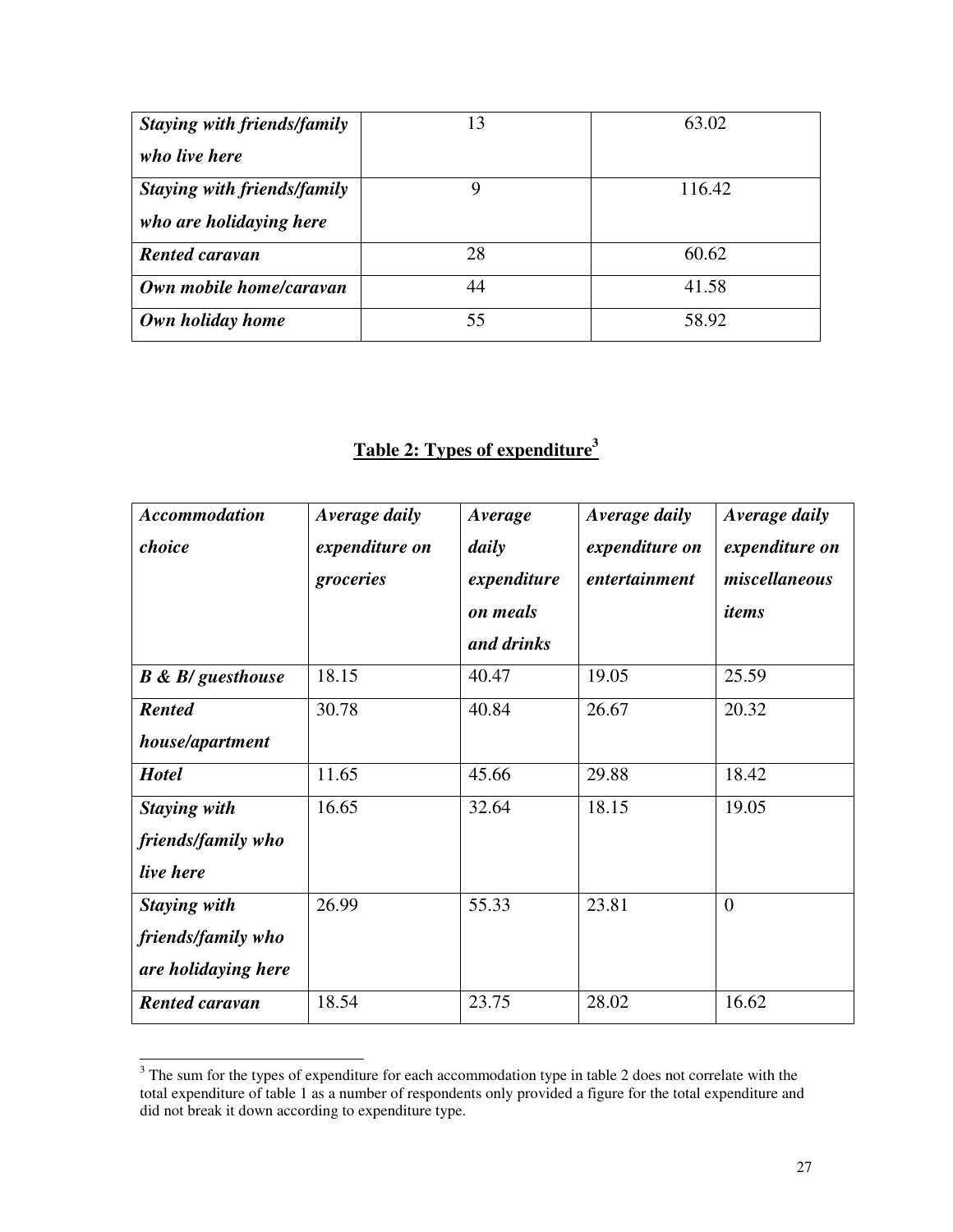| Own mobile       | 25.54 | 31.76 | 17.34 | 20.64 |
|------------------|-------|-------|-------|-------|
| home/caravan     |       |       |       |       |
| Own holiday home | 26.42 | 21.45 | 11.81 | 18    |

## **Table 3: Level of local spending on groceries**

*Percentage of respondents who said they always or mostly do their shopping in the following places* 

| <b>Accommodation</b>  | Local       | <b>Supermarket</b> | Supermarket in | <b>Supermarket before</b> |
|-----------------------|-------------|--------------------|----------------|---------------------------|
| choice                | supermarket | in Wexford         | <b>Gorey</b>   | you come to               |
|                       |             |                    |                | Wexford (e.g.             |
|                       |             |                    |                | Dublin)                   |
| <b>Rented</b>         | 44          | 9                  | 40             | $\overline{7}$            |
| house/apartment       |             |                    |                |                           |
| <b>Staying with</b>   | 33          | 19                 | 24             | 24                        |
| friends/family who    |             |                    |                |                           |
| live here             |             |                    |                |                           |
| <b>Staying with</b>   | 50          | 25                 | $\overline{0}$ | 25                        |
| friends/family who    |             |                    |                |                           |
| are holidaying here   |             |                    |                |                           |
| <b>Rented caravan</b> | 58          | 3                  | 27             | 12                        |
| Own mobile            | 62          | 8                  | 19             | 11                        |
| home/caravan          |             |                    |                |                           |
| Own holiday home      | 59          | 16                 | 13             | 11                        |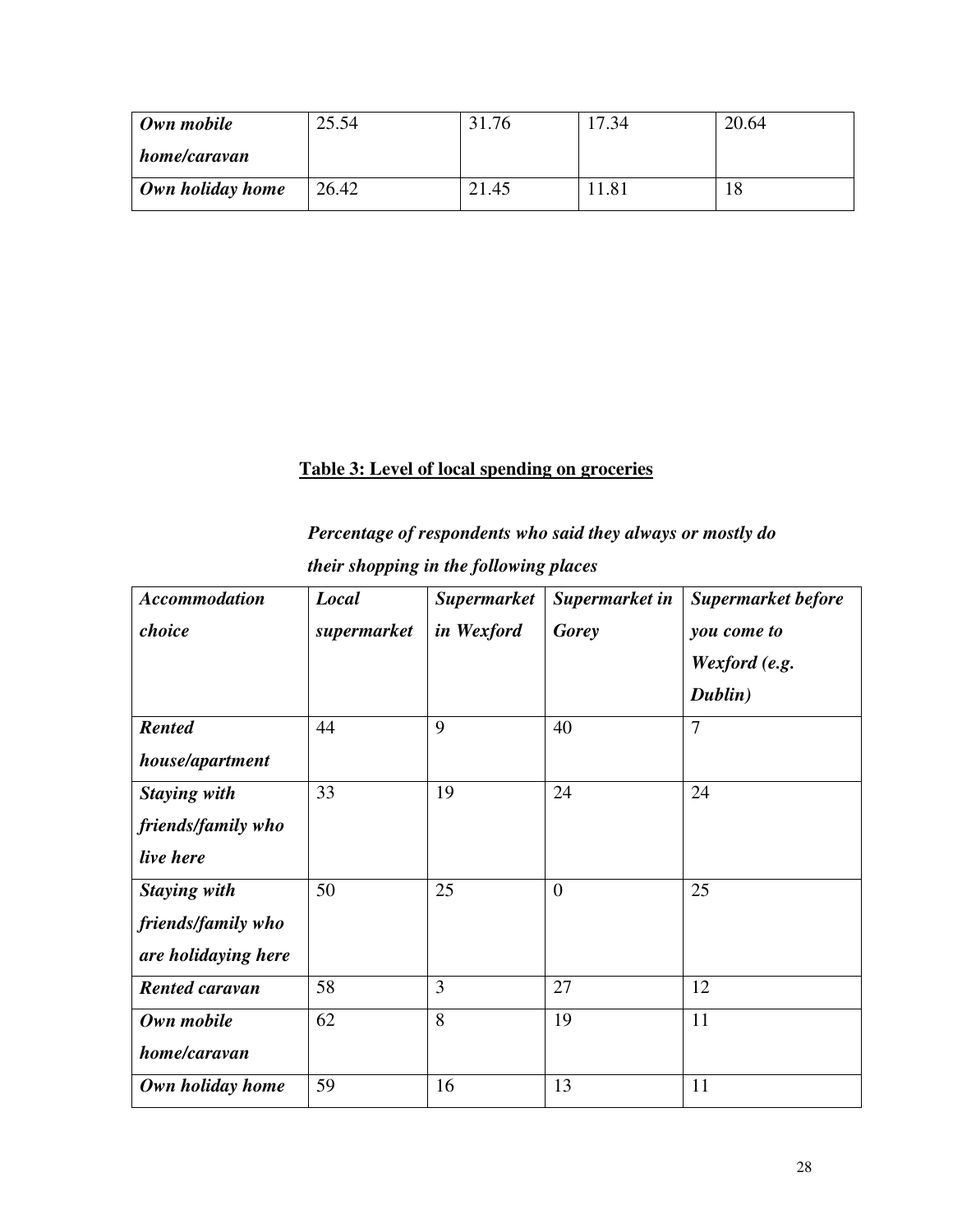## **Table 4: Percentage of respondents who indicated where they sourced suppliers, contractors and workers when doing renovation work**

|                  | Your local | Elsewhere in | Elsewhere | Dublin   | Elsewhere |
|------------------|------------|--------------|-----------|----------|-----------|
|                  | village    | North        | in Co.    |          |           |
|                  |            | Wexford      | Wexford   |          |           |
| <b>Suppliers</b> | 27         | 42           | 11.5      | 8        | 11.5      |
| Contractors      | 29         | 67           | $\theta$  | $\theta$ | 4         |
| Workers          | 21         | 63           | 17        | $\theta$ |           |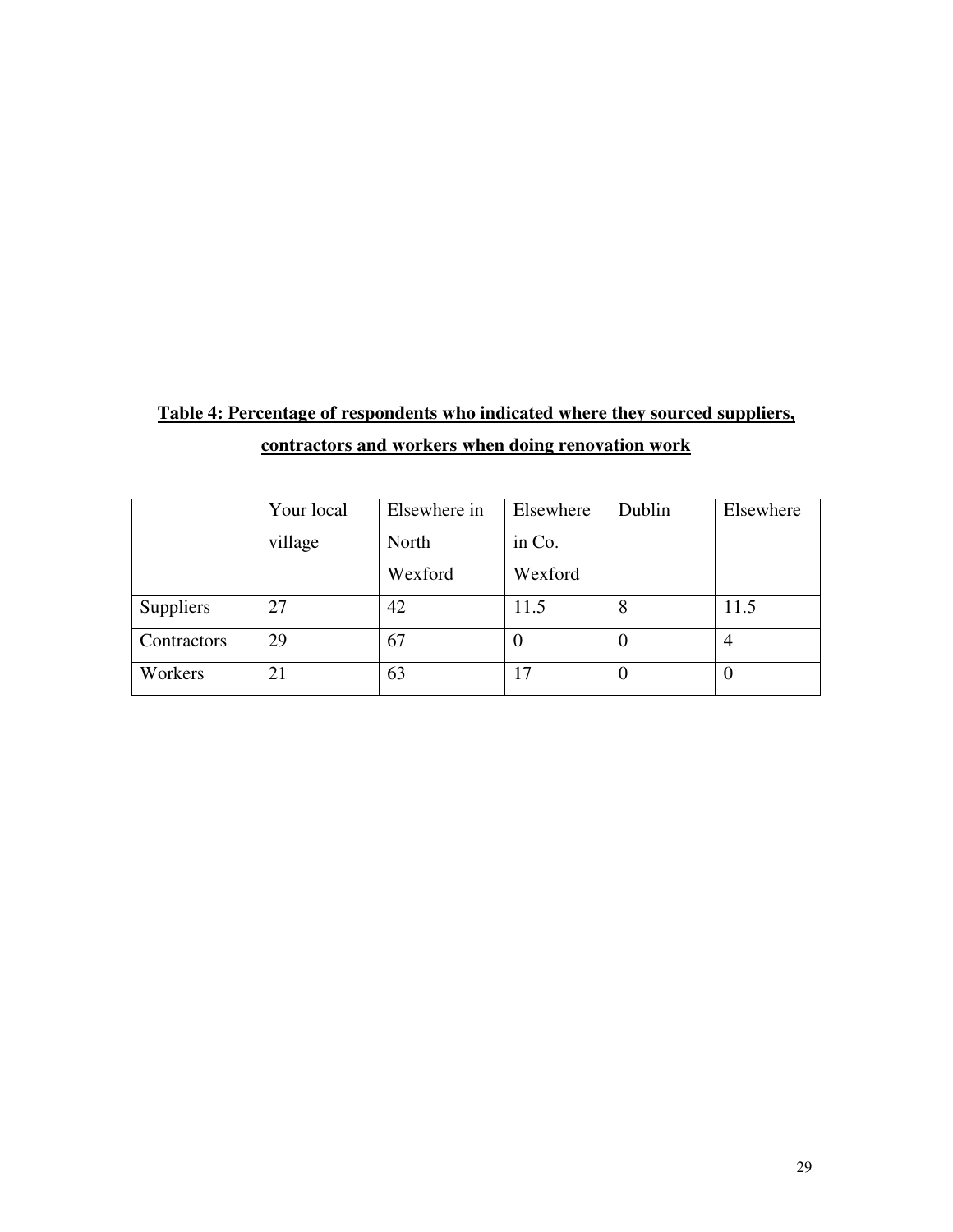| <b>Accommodation</b>    | <b>Average total daily</b> | <b>Average stay</b> | <b>Average total</b> |
|-------------------------|----------------------------|---------------------|----------------------|
|                         | expenditure                |                     | expenditure          |
|                         | (excluding                 |                     | (excluding           |
|                         | accommodation)             |                     | accommodation)       |
| $B \& B$ / guesthouse   | 67.48                      | $\overline{7}$      | 472.36               |
| Rented house/apartment  | 99.42                      | $\overline{7}$      | 695.94               |
| Hotel                   | 89.95                      | 9                   | 809.55               |
| Staying with            | 63.02                      | 6                   | 378.12               |
| friends/family who live |                            |                     |                      |
| here                    |                            |                     |                      |
| Staying with            | 116.42                     | $11*$               | 1,280.62             |
| friends/family who are  |                            |                     |                      |
| holidaying here         |                            |                     |                      |
| Rented caravan/mobile   | 60.62                      | 6                   | 363.72               |
| home                    |                            |                     |                      |
| Own mobile home/caravan | 41.58                      | 5                   | 207.90               |
| Own holiday home        | 58.92                      | 63                  | 3711.96              |

### **Table 5: Average total expenditure per year according to accommodation group**

\* note in this category one respondent stayed for ninety days which skews the average

figure.